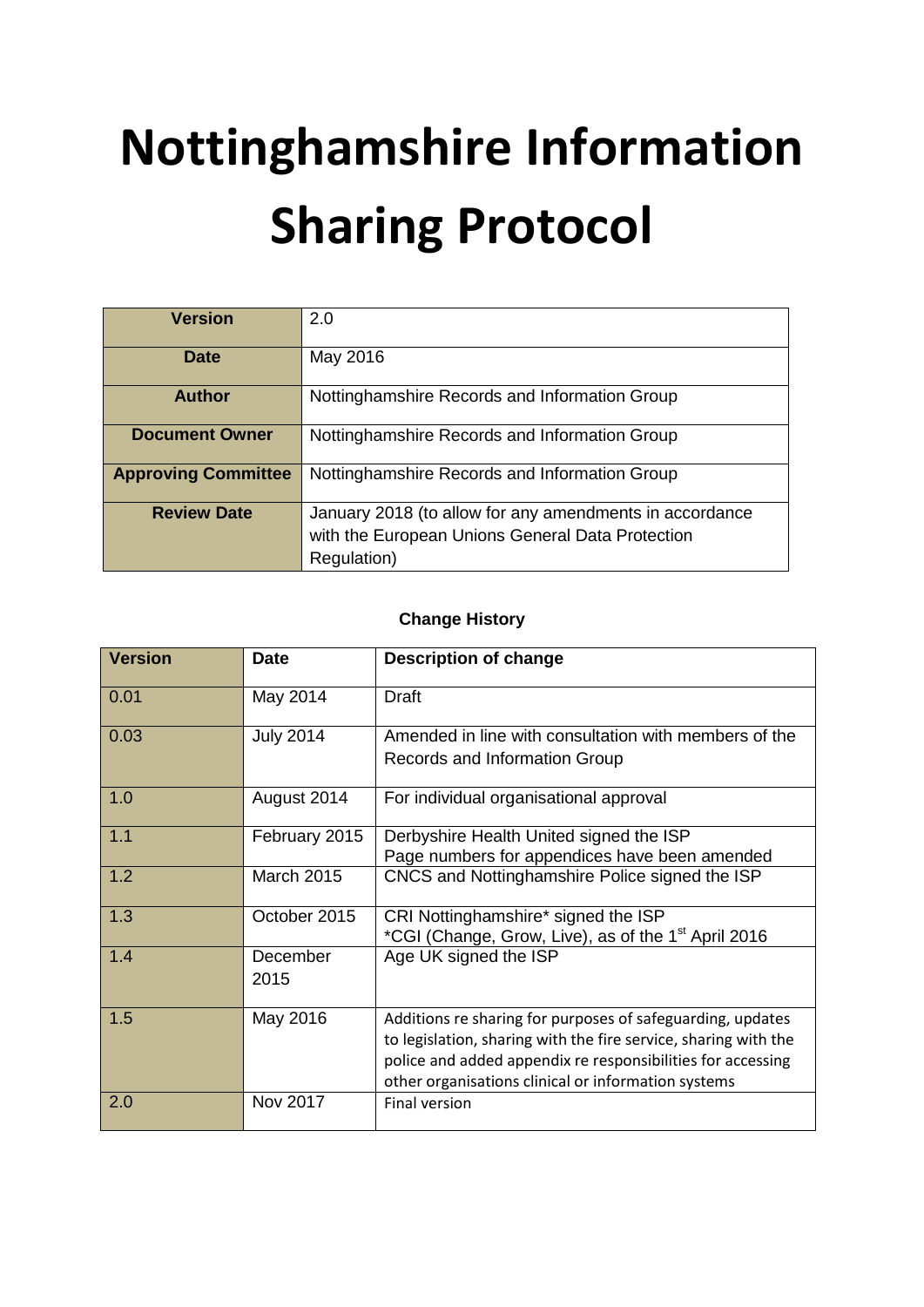# **Version: 2.0 November 2017**

# **Contents**

| 1.             | Why do we need a Protocol to share information?                                                                                                    |                |  |
|----------------|----------------------------------------------------------------------------------------------------------------------------------------------------|----------------|--|
| 2.             | <b>Structure</b>                                                                                                                                   | 4              |  |
| 3.             | Aims and objectives of the Protocol                                                                                                                |                |  |
| 4.             | What does the Protocol cover?                                                                                                                      | $\overline{4}$ |  |
| 5.             | The Information Sharing Protocol Principles                                                                                                        |                |  |
| 6.             | Commitments in support of the Protocol                                                                                                             |                |  |
| 7 <sub>1</sub> | Purposes for which information will be shared                                                                                                      | 8              |  |
| 8.             | Implementation, Monitoring and Review                                                                                                              | 12             |  |
| 9.             | Sharing with organisations who are not signatories to this protocol                                                                                | 13             |  |
| 10.            | <b>Breach of Confidentiality</b>                                                                                                                   | 13             |  |
| 11.            | Complaints                                                                                                                                         | 14             |  |
| 12.            | Organisational and individual responsibilities                                                                                                     | 14             |  |
| 13.            | <b>Protocol Signatories</b>                                                                                                                        | 14             |  |
|                | Appendix 1 - Caldicott Principle 7 'the duty to share information for direct care'                                                                 |                |  |
|                | Appendix 2 - Legal Framework and Categories                                                                                                        |                |  |
|                | Appendix 3 - Data Protection Principles                                                                                                            |                |  |
|                | Appendix 4 - Revised Caldicott Principles                                                                                                          |                |  |
|                | Appendix 5 - Consent: Guidance notes                                                                                                               | 23             |  |
|                | Appendix 6 - Staff responsibilities and accountabilities for accessing another organisations<br>information or clinical/care information system(s) | 27             |  |
|                | Appendix 7 - References                                                                                                                            |                |  |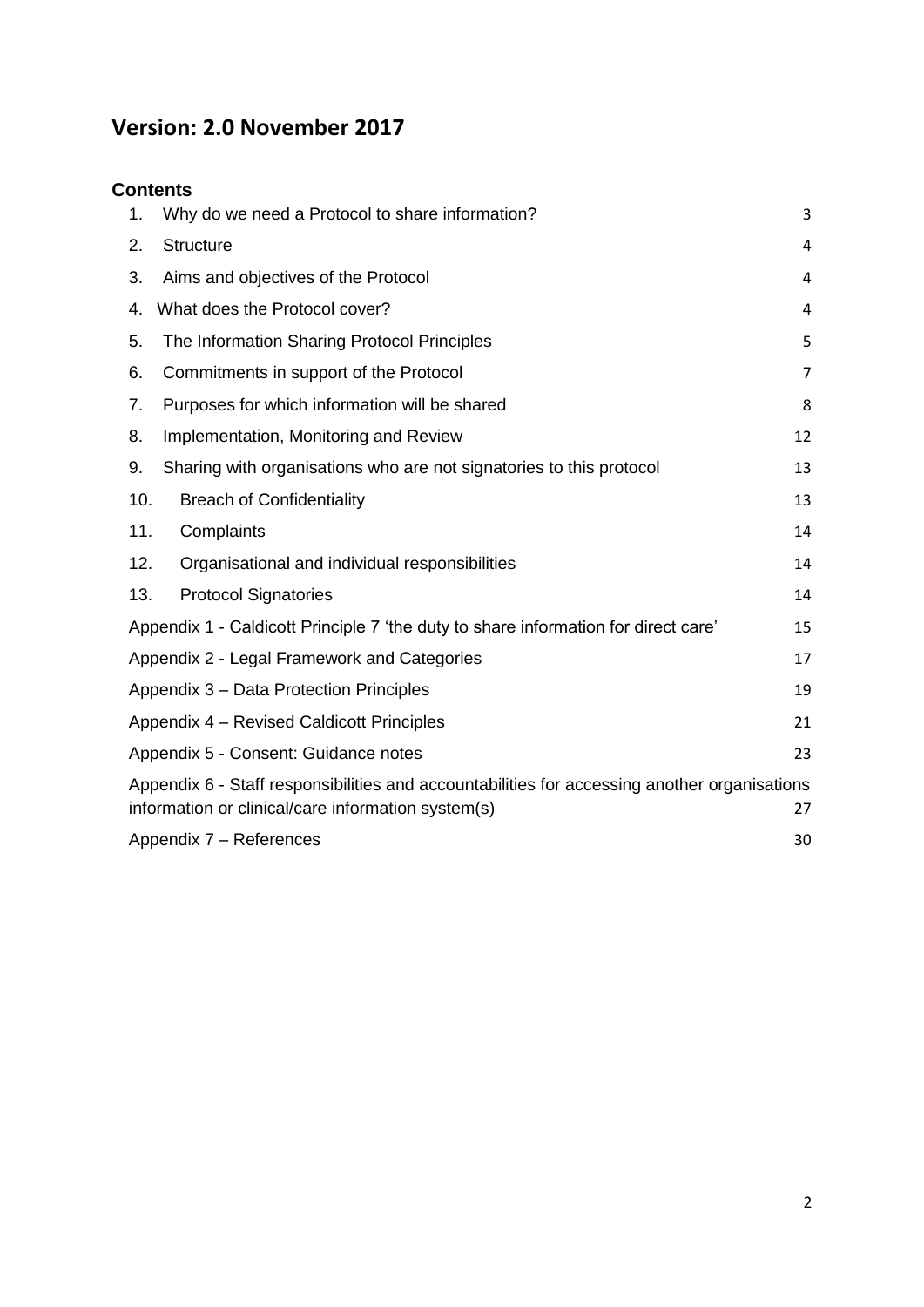# <span id="page-2-0"></span>**1. Why do we need a Protocol to share information?**

Organisations already share a great deal of information, much of which is general, strategic or financial in nature, and some of which is personal confidential data relating to individual patients/citizens. With statutory agencies, organisations, the voluntary and the private sectors working more closely together, patients and the public need to have confidence that information held about them is shared securely and appropriately to promote optimum care and personal safety, whilst respecting individual rights to privacy and confidentiality.

Both public and private organisations working with patients and citizens in Nottinghamshire must demonstrate a commitment to share information responsibly, appropriately, and securely. They must establish procedures and agreements that manage the exchange of information, and make sure that those processes are open, transparent, and accountable, whilst keeping personal confidential data protected throughout.

**This Protocol sets out the principles and commitments that will underpin the secure and confidential sharing of information between organisations involved in delivering health and social care services in Nottinghamshire, in accordance with national and local policy and legislative requirements.** The Protocol is also intended to inform members of the community why information about them may need to be shared and how this sharing will be managed**. The Protocol is an overarching principles document and on its own is not an information sharing agreement**. **Signatories are committing themselves to the production of the necessary detailed agreements to facilitate specific information sharing initiatives.**

The specific information sharing agreements will set out the detail of what information is to be shared, how it will be shared and who it will be given to. The individual Information Sharing Agreements will also set out the limits to any information sharing and the extent to which information may be passed on to a third party without recourse to the originator of that information. All individual Information Sharing Agreements have been developed by the participating agencies and comply with the principles set down in the overarching Information Sharing Protocol. The Information Commissioner's Office (ICO) Data Sharing Code of Practice should be referenced to ensure compliance with best practice requirements. Responsibility for producing these specific Information Sharing Agreements rests with the Information Governance Lead, Senior Information Risk Owner and Caldicott Guardian for each organisation.

This document represents the information sharing requirements of Nottinghamshire's health and social care community to deliver our agreed outcomes and improvements for patients/citizens. Statutory responsibilities remain, as always, with each organisation, but collectively, this represents the commitment of all parties signed up to this Protocol.

As Nottinghamshire's local health and social care community must work together to improve our agreed outcomes and improvements for our patients/citizens, it necessitates the structured sharing of information between all partners. Effective and structured sharing of information between partners has the ability to inform care and planning, allows us to understand trends and patterns of activity, to respond to emergencies appropriately, and to support the lives and safety of individuals, families and communities. In a world of increased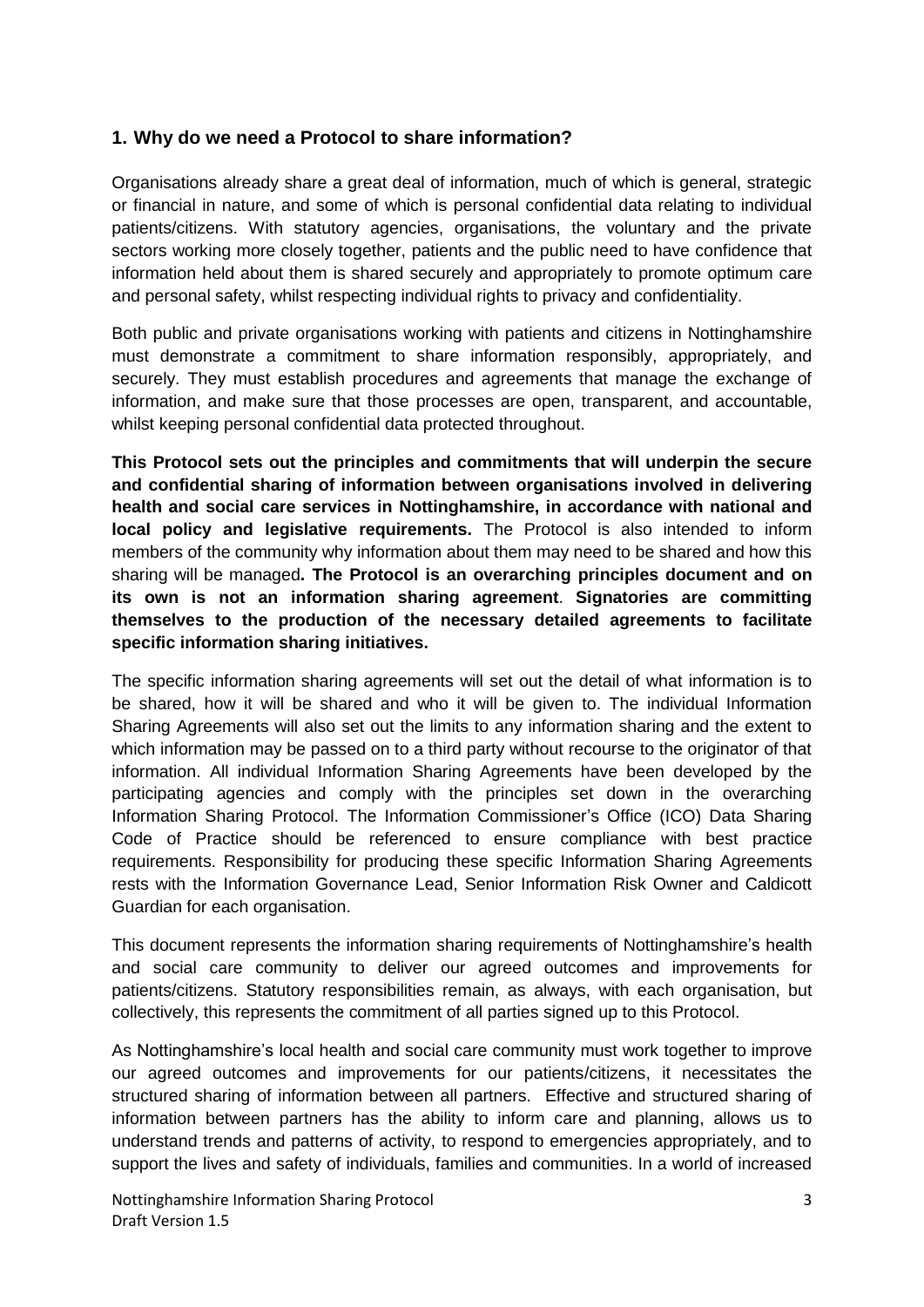information gathering and recording, we have a moral and statutory responsibility to share information carefully and responsibly. Effective use of information will support us in achieving all the ambitions and aspirations we have for those living in Nottinghamshire.

# <span id="page-3-0"></span>**2. Structure**

This overarching Information Sharing Protocol outlines the principles and standards of expected conduct and practice of the signatories and their staff and applies to all sharing of personal confidential and non-personal information. The Protocol establishes the organisations' intentions and commitment to information sharing and promotes good practice when sharing personal information. It also contains the legislative standards that all types of personal information sharing must comply with.

# <span id="page-3-1"></span>**3. Aims and objectives of the Protocol**

The purpose of this overarching Protocol is to set out a framework for partner organisations to manage and share information on a lawful and 'need to know' basis with the purpose of enabling them to meet both their statutory obligations and the needs and expectations of the people they serve.

Specifically, this Protocol aims to:

- Set out the general principles of information sharing;
- Identify the lawful basis for sharing information:
- Set out generally what information will be shared;
- Define the common purposes for holding and sharing data;
- Set out how information will be stored.

# <span id="page-3-2"></span>**4. What does the Protocol cover?**

The Protocol applies to the following types of data:

## **4.1 Personal confidential data and personal sensitive data**

The term personal confidential data refers to any information held either as manual and/or electronic records, or records held by means of audio and/or visual technology, about a living or deceased individual who can be personally identified from that information.

Certain types of personal information have been classified as sensitive data, the Data Protection Act 1998 (DPA) (which relates to living individuals only) provides that additional conditions must be met for that information to be used and disclosed lawfully. The term 'sensitive' data refers to information that provides details of racial or ethnic origin, political opinions, religious beliefs, Trade Union membership, physical or mental health, sexual life, commission or alleged commission of an offence, criminal proceedings or sentence.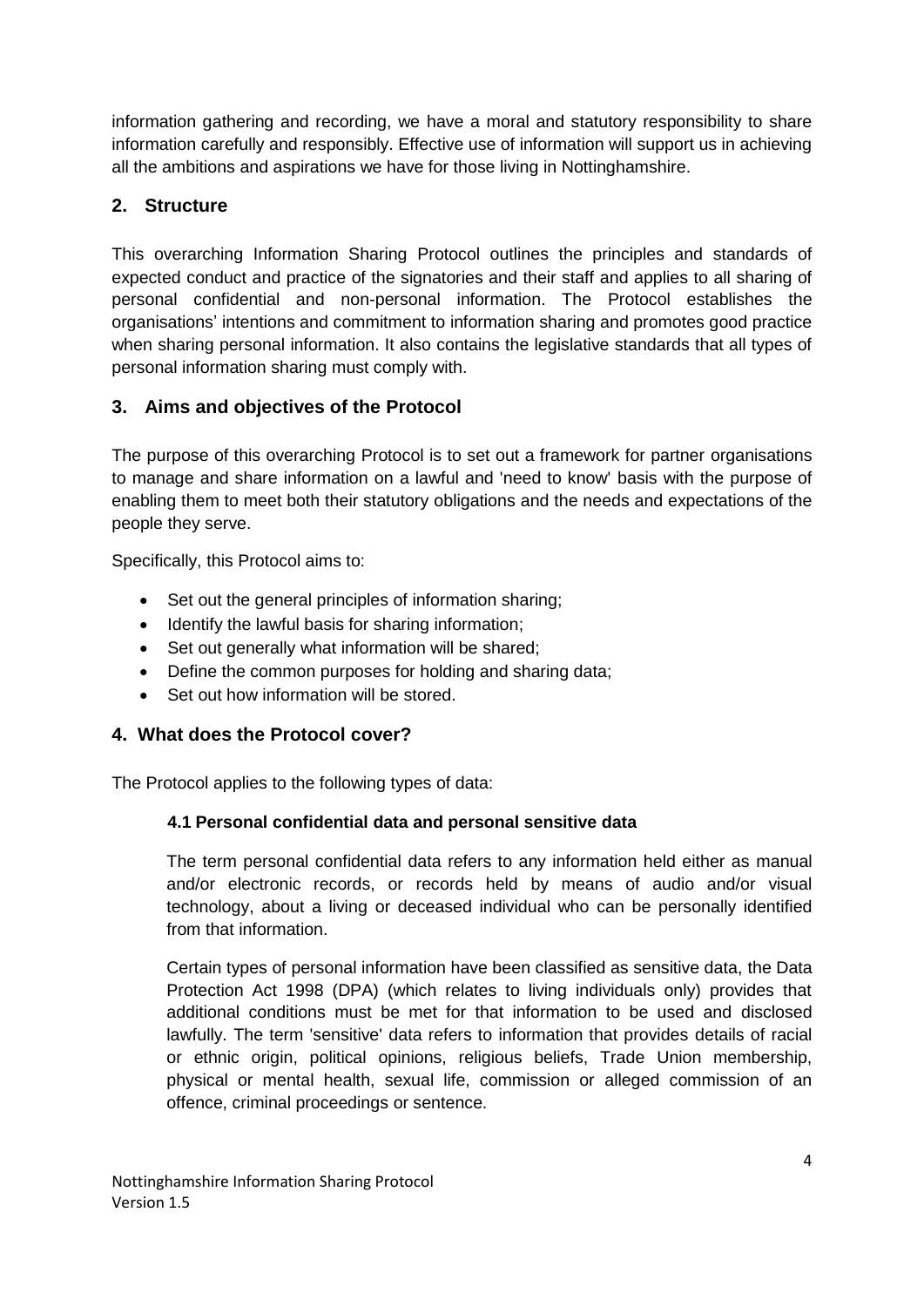## **4.2 Anonymised information**

Information that falls into this category is data about people that has been aggregated or tabulated in ways that make it impossible to identify the details of individuals. This can be shared without the consent of the individuals involved and the processing is outside the provisions of the Data Protection Act 1998. However, care should be taken to ensure that it should not be possible to identify individuals either directly or in summation. This can happen when anonymised information is combined with other data from different organisations, where the aggregated results produce small numbers in a sample, or where traceable reference numbers are used. Further guidance on anonymised information and requirements can be found in the Information Commissioner's Office 'Anonymisation Code of Practice'.

# **4.3 Non-personal information**

Information that does not relate to people; e.g. information about organisations, natural resources and projects, or information about people that has been aggregated to a level that is not about individuals.

There is a general presumption and expectation that anonymised and non-personal information will be shared, unless there are exceptional reasons not to do so. These may include:

- commercial confidentiality;
- where disclosure may forfeit the organisations duty to ensure safe and efficient conduct of organisational operations;
- policy formulation (where a policy is under development and circulation would prejudice its development);
- protect other legal and contractual obligations; and
- where information is marked protectively (refer to your organisations standards for information classification for further details).

This Protocol applies to all employees' including anyone conducting business on the organisations behalf, temporary and contract staff and all employees of the organisation and partner organisations who are signatories to this information sharing protocol.

The Protocol also applies to any organisation or agency which has been commissioned to deliver services on behalf of any organisation party to this Protocol where permission has been given to the third party organisation to disclose information.

The Protocol is intended to complement any existing professional Codes of Practice that apply to any relevant professional groups working within any organisation, and does not constitute legal advice.

# <span id="page-4-0"></span>**5. The Information Sharing Protocol Principles**

This Protocol recognises that sharing of information should be done fairly and lawfully, be properly controlled and should strike a balance between the specific rights of individuals and the public interest. The following are the principles to be applied whenever personal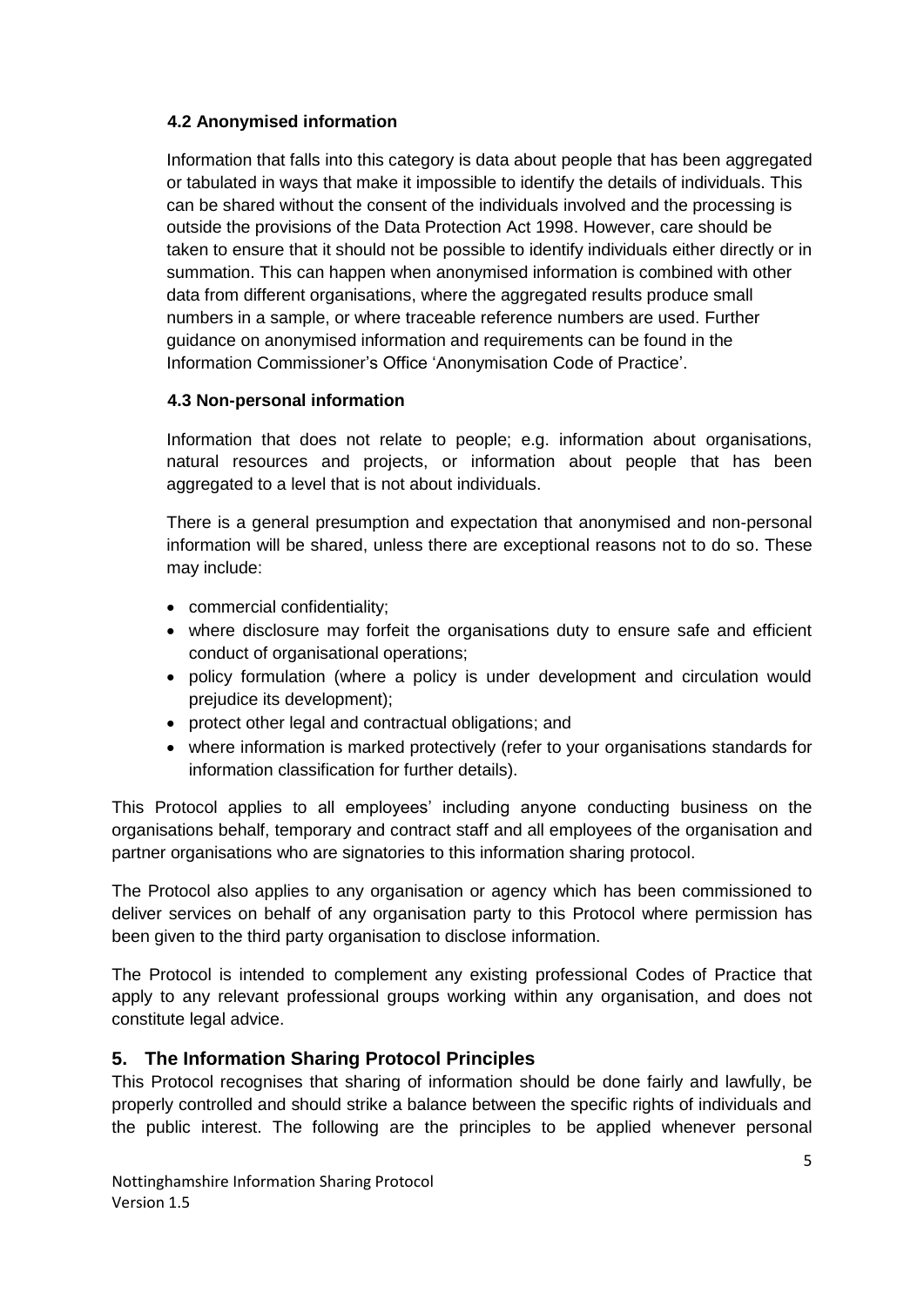confidential data is shared or exchanged. The organisations signed up to this Protocol are fully committed to ensuring that these principles are adhered to at all times.

The overarching principle established by this Protocol is information about individuals will be shared appropriately, securely and lawfully to promote safety and quality of healthcare for individuals and in specific purposes in the wider public interest.

The partner organisations agree:

- to share information with each other where it is lawful and when they are required to do so;
- $\bullet$  to share information for the purpose of providing direct care in accordance to the  $7<sup>th</sup>$ Caldicott principle 'the duty to share information is just as important as the duty of confidentiality' (see **Appendix 1**) and the Health and Care (Quality and Safety) Act 2015 legal 'duty to share information';
- To share information which is relevant to safeguard children and adults from harm;
- to comply with the requirements of the Data Protection Act 1998 and in particular with the 8 Data Protection Principles and the legal framework governing information sharing. For more information, please see **Appendix 2 and 3**;
- to share information in accordance with the 7 Caldicott principles, see **Appendix 4;**
- to inform individuals when and how information is recorded about them and how their information may be used as part of fair processing responsibilities;
- to ensure that adequate technical and non-technical security measures are applied to the personal data they hold and transfer;
- to develop local Information Sharing Agreements that govern the way transactions are undertaken between partner organisations and with other organisations that are not parties to this Protocol;
- to promote staff awareness of the Protocol and ensure that staff have had the appropriate level of training in information security and confidentiality;
- to promote public awareness of the need for information sharing through the use of appropriate communications media;
- considerations of confidentiality and privacy will not automatically cease on death;
- to share information and ensure patient/citizen confidentiality by embedding the 5 rules\* into organisational systems and processes.

\*The Health and Social Care Information Centre's 'A Guide to Confidentiality in Health and Social Care 2013' sets out that there should be no surprises about how confidential information about individuals is used and the five rules set out how the obligations are to be fulfilled:

**Rule 1**: Confidential information about service users or patients should be treated confidentially and respectfully.

**Rule 2**: Members of a care team should share confidential information when it is needed for safe and effective care of an individual.

**Rule 3**: Information that is shared for the benefit of the community should be anonymised.

**Rule 4**: An individual's right to object to the sharing of confidential information about them should be respected.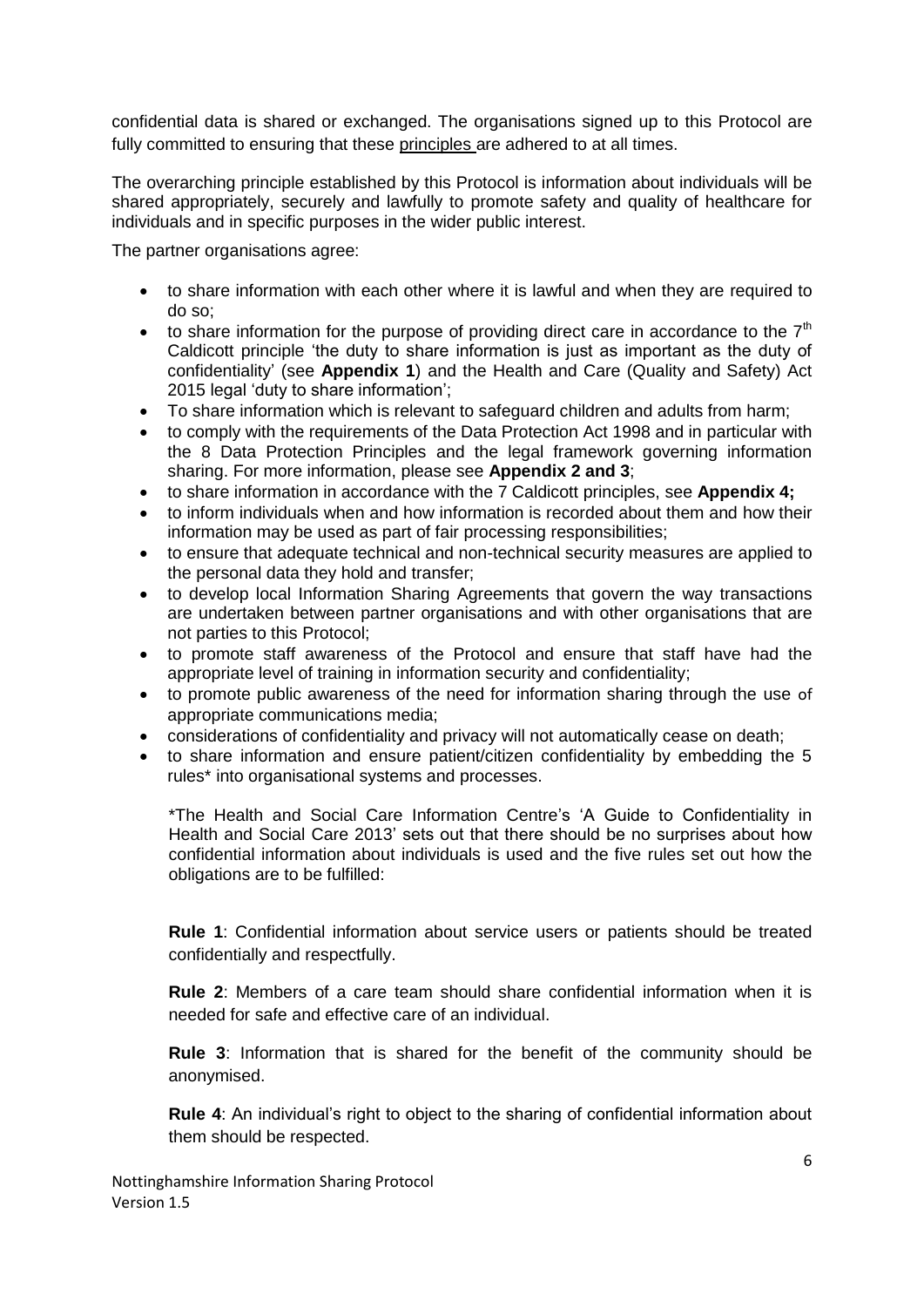**Rule 5**: Organisations should put policies, procedures and systems in place to ensure the confidentiality rules are followed.

# <span id="page-6-0"></span>**6. Commitments in support of the Protocol**

Signatories to this Protocol are committed to the implementation of an appropriate level of Information Governance throughout their organisation, in accordance with recognised national standards including the Information Governance Toolkit (see Appendix 6 which outlines staff responsibilities when accessing another organisations clinical information system).

## **Signatory commitments include:**

- Adhere to the principles and commitments of this Protocol whenever exchanging personal information, whether with a co-signatory or other agency/organisation;
- Share statistical and anonymised data wherever possible, eliminating the use of personal confidential information except where reasonably necessary;
- Ensure that all staff (including temporary employees, contractors and volunteers) are aware of and comply with their responsibilities arising from both the Protocol and relevant legislation, and receive adequate training in order to do so;
- Implement their own policies, protocols or quidance on confidentiality, data protection, information security, records management and information quality, which are appropriate to their organisation and comply with recognised codes of practice.

Establish efficient and effective procedures for:

- Obtaining written, informed consent to collect, share and process personal information wherever reasonably practicable;
- Informing patients what information they collect and share about them;
- Sharing of personal information identified as part of a detailed information sharing agreement;
- Addressing complaints arising from the misuse or inappropriate disclosure of personal information arising from information sharing decisions;
- Enabling access to records of individuals by those individuals on request;
- Amending records where they have been shown to be inaccurate and informing partners where these are shared;
- Reviewing and destroying information in accordance with good records management practice and the Information Sharing Protocol;
- Sharing information without consent when necessary, recording the reasons for that disclosure (including legal basis) and the person responsible for making the decision;
- Making information-sharing an obligation on staff and allocating senior staff responsibility for making complex disclosure decisions;
- Ensuring that personal information is protected at all times, through the use of appropriate protective marking, security and handling measures;
- Developing and working to detailed, specific information sharing agreements that support identified purposes;
- Ensuring that future developments in technology reflect the requirements of the Protocol and any detailed protocols that support it;
- Sharing information free of charge unless special charging arrangements have been agreed;
- Seeking legal advice where appropriate;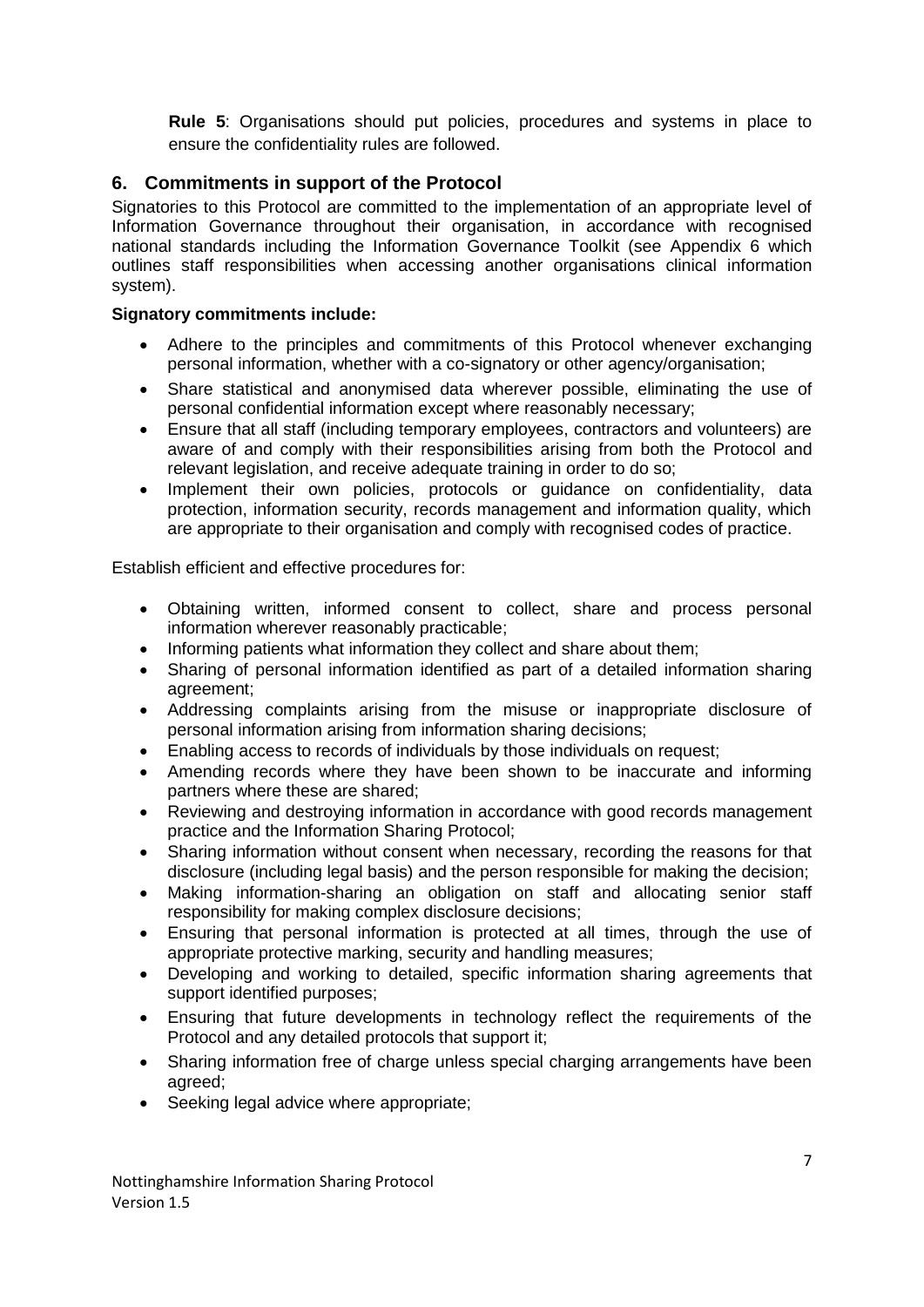- Ensuring their registration as Data Controllers under the Data Protection Act 1998 is adequate for the purposes for which they may need to process and share information with one another;
- Supporting the principles of equality and diversity within the community and ensure that whenever information is provided to the public it will be supplied in appropriate formats and languages;
- Supporting the principle that secure and lawful sharing of information can protect patients, individuals and the public.

# <span id="page-7-0"></span>**7. Purposes for which information will be shared**

In relation to the sharing of personal confidential information you must ensure that it is justifiable and is supported by a sound legal basis which can be through:

- Consent
- Legal/statutory (e.g. 'best interests' under the Mental Capacity Act 2005)
- Sharing specifically in regards to safeguarding adults and children (e.g. in compliance with the Children Act(s) 1989 and 2004 and the Care Act 2014)
- Court Order
- Exceptional circumstance e.g. serious harm/wider public interest outweighs the duty of confidentiality (e.g. support investigation of a serious crime)

In consideration of the purpose of the data sharing you must firstly consider whether anonymised data is adequate to meet the purpose. This is a requirement as set out in the Caldicott principles and rule 3 of the Health and Social Care Information Centres' (HSCIC) 'Guide to Confidentiality in Health and Social Care'.

The partner organisations will ensure that information is requested and shared on the principle that it will be made available only on a justifiable 'need to know' basis. This means that staff will have access to information only if the function they are required to fulfil in relation to a particular patient cannot be achieved without access to the information in question.

**Sharing personal confidential data and personal sensitive data** (please also refer to 7.1 and 7.2 regarding consent considerations)

- to support the provision of direct care to patients/citizens and avoid duplication of information gathering;
- to allow provider organisations to cooperate so that they can deliver the care and services that those with complex needs rely on;
- to ensure that children, young people, adults with care and support needs and the public are protected through statutory multi agency co-operation and information sharing for example through the policies and procedures of the Local Safeguarding Children and Adult Boards or Multi Agency Public Protection Arrangements.
- to support the investigation of complaints or actual/potential legal claims;
- to ensure compliance with legal and or statutory responsibilities e.g. court orders;
- to support statistical analysis for research and teaching.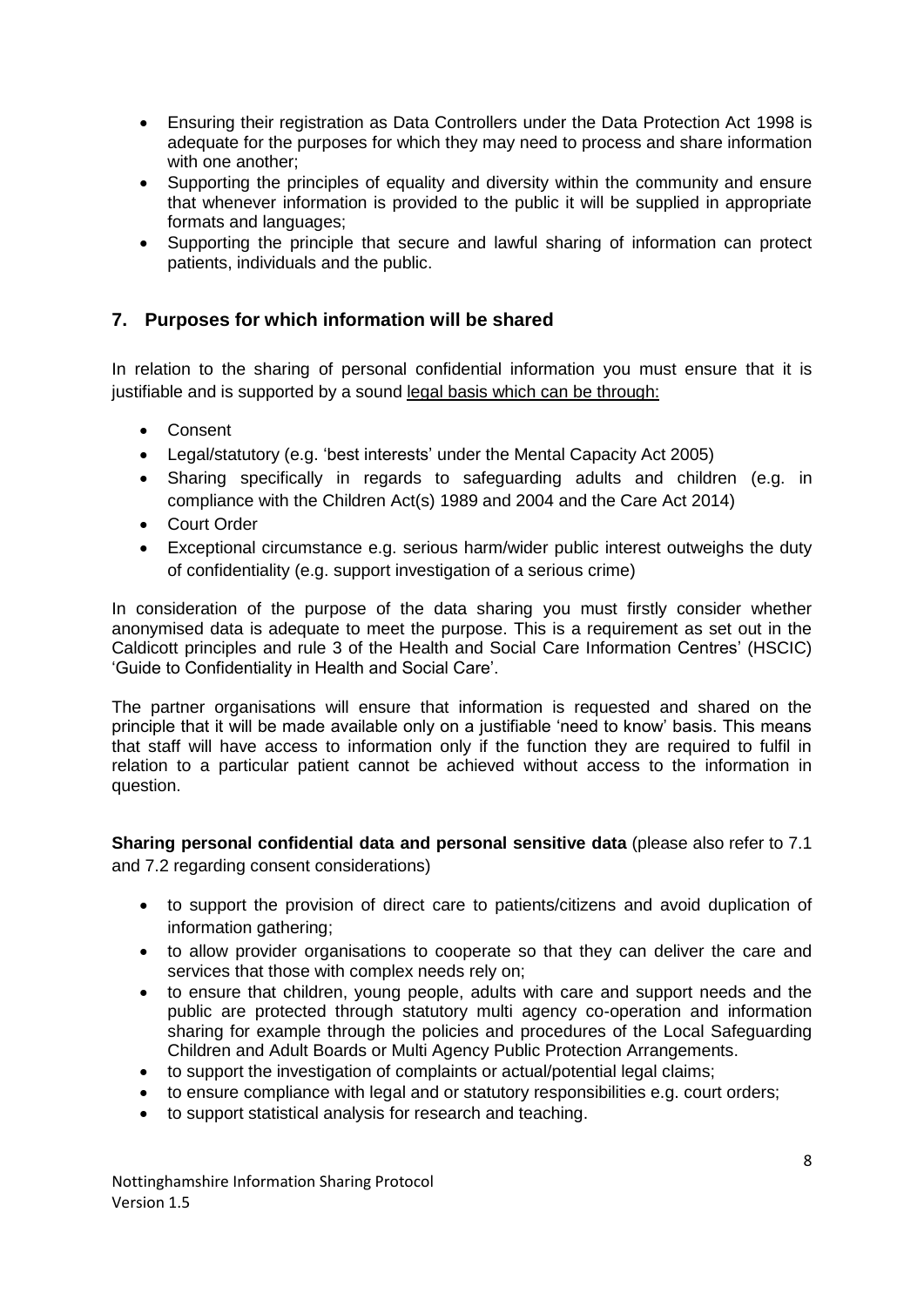Sharing **anonymised information**- it is generally accepted that anonymised data can be shared to support the following purposes.

- to support the provision of quality local data at appropriate levels so that policy is evidence-led;
- to support the planning and commissioning of more efficient, easier to access services;
- to support improvements to existing and new services;
- to manage, report and benchmark performance;
- to promote accountability to patients, stakeholders, local residents and Government;
- to monitor and protect public health and well-being;
- to enable better co-ordination in promoting and marketing of public events across Nottinghamshire.

## Sharing **non-personal information**

- to support collective partnership working and projects;
- to support organisational communication and marketing;
- to comply with statutory obligations, including but not limited to requests for information. This will typically be requests your organisation would probably deal with under the provisions of the Freedom of Information Act 2000 and or the Environmental Information Regulations 2004.

Please note, it may not be necessary to disclose all information held regarding a patient/citizen and only such information as is relevant for the purpose for which it is disclosed should be passed under the sharing arrangement to the recipient(s).

## **7.1 Sharing with consent**

Partner organisations/staff can share information about patients which is relevant to their care, where the sharing is between registered or regulated staff in the care team (includes health and social care teams) and where the sharing is in the patients best interests under 'implied' consent see **Appendix 1** for more information.

**Please note, implied consent (as outlined in the Caldicott2 review) is not a concept defined in English law (e.g. the Data Protection Act 1998) so although the sharing may be implied and supported by your 'duty to share' adult health or social care information (as recognised in the Health and Care (Quality and Safety) Act 2015), you are advised (to support any challenge or scrutiny about sharing) to ensure you provide relevant information to the patient/citizen about the proposed information sharing within the wider care team. This is also important to ensure any data sharing is always 'informed' and that there are no 'surprises' for the patient/citizen about such sharing. Informing patients/citizens could include verbal discussions documented in the record, posters and leaflets and via privacy notices on websites etc.**

**Any patients/citizens objections about sharing must be fully considered and respected accordingly.**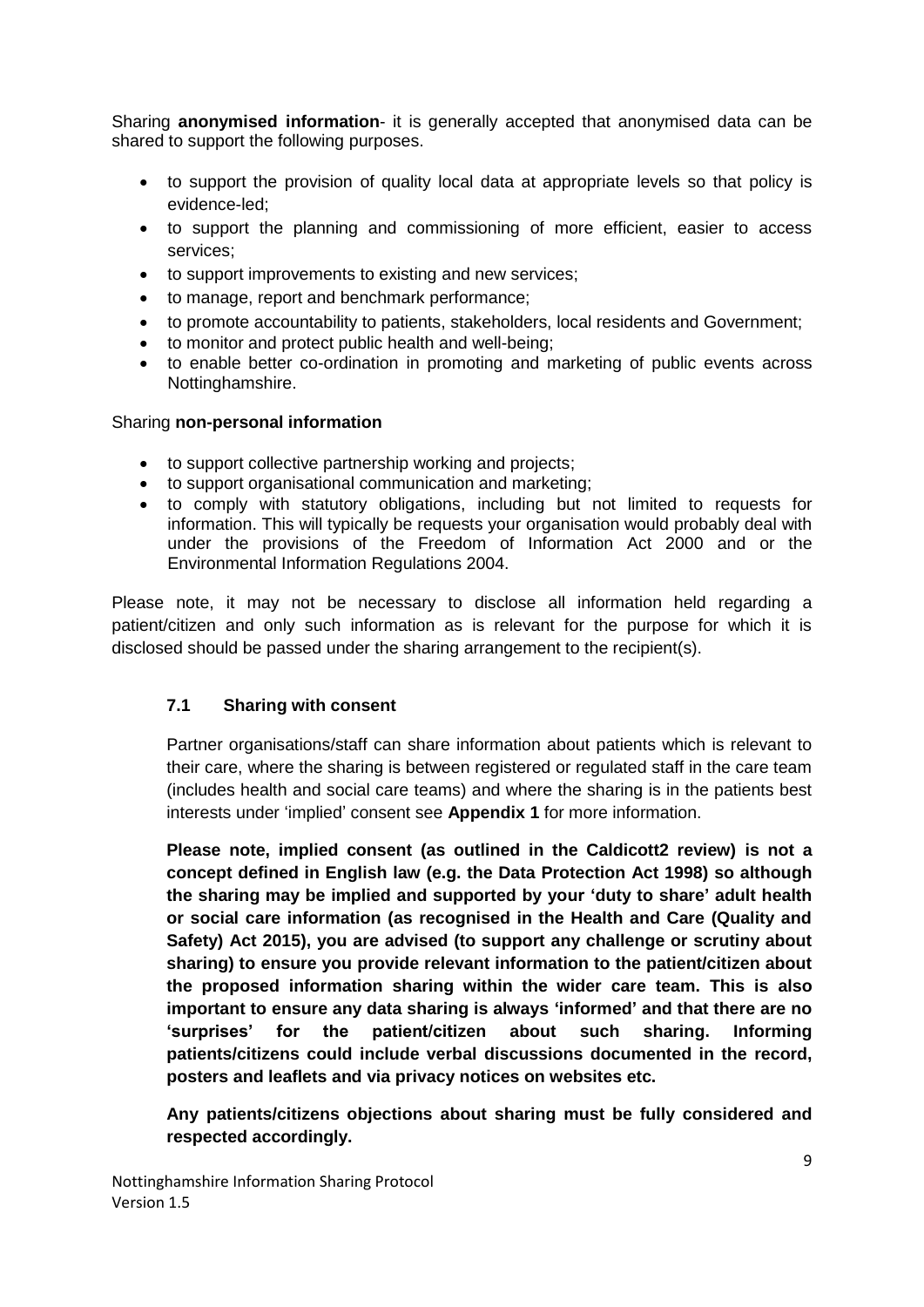However information shared outside of the care team, for purposes other than the direct care of the patient/citizen or where the intention is to share whole records or very sensitive information (e.g. sexual health), will require informed explicit consent from the individual concerned; unless there are exceptional reasons to share without consent, see 7.2 below.

In seeking consent to disclose personal confidential information, the individual concerned will be made fully aware of the nature of the information that it may be necessary to share, who the information may be shared with, the purposes for which the information will be used and any other relevant details including their right to access, withhold or withdraw consent.

For explicit consent to be valid it must be informed, specific and the individual must have capacity to consent.

For further guidance on consent, please see **Appendix 5**.

## **7.2 Sharing without consent**

Some key legislation aims to ensure that children, young people, adults with care and support needs and the public are protected through statutory multi agency cooperation and information sharing.

The **Children Act 2004** (s. 11) provides a legal basis for the processing and sharing of relevant data by the relevant public sector bodies that are partners to this agreement.

The Act, although amended by the Health and Social Care Act 2012, does not provide a basis for processing by non-Public Sector bodies, i.e. healthcare providers that are not NHS Trusts or NHS Foundation Trusts, charities, or private providers.

The Act emphasises the importance of safeguarding the welfare of children by stating that relevant partner agencies - which include the Police, Children's Services Authorities, Clinical Commissioning Groups, NHS Commissioning Boards and other NHS statutory bodies, must ensure that functions are discharged having regard to the need to safeguard children. The Act (S10) also states that they must make arrangements to promote co-operation between relevant partner agencies to improve the well-being of children in their area. Well-being is defined by the Act as relating to a child's:

- physical and mental health and emotional well-being
- protection from harm and neglect
- education, training and recreation
- the contribution made by them to society
- social and economic well-being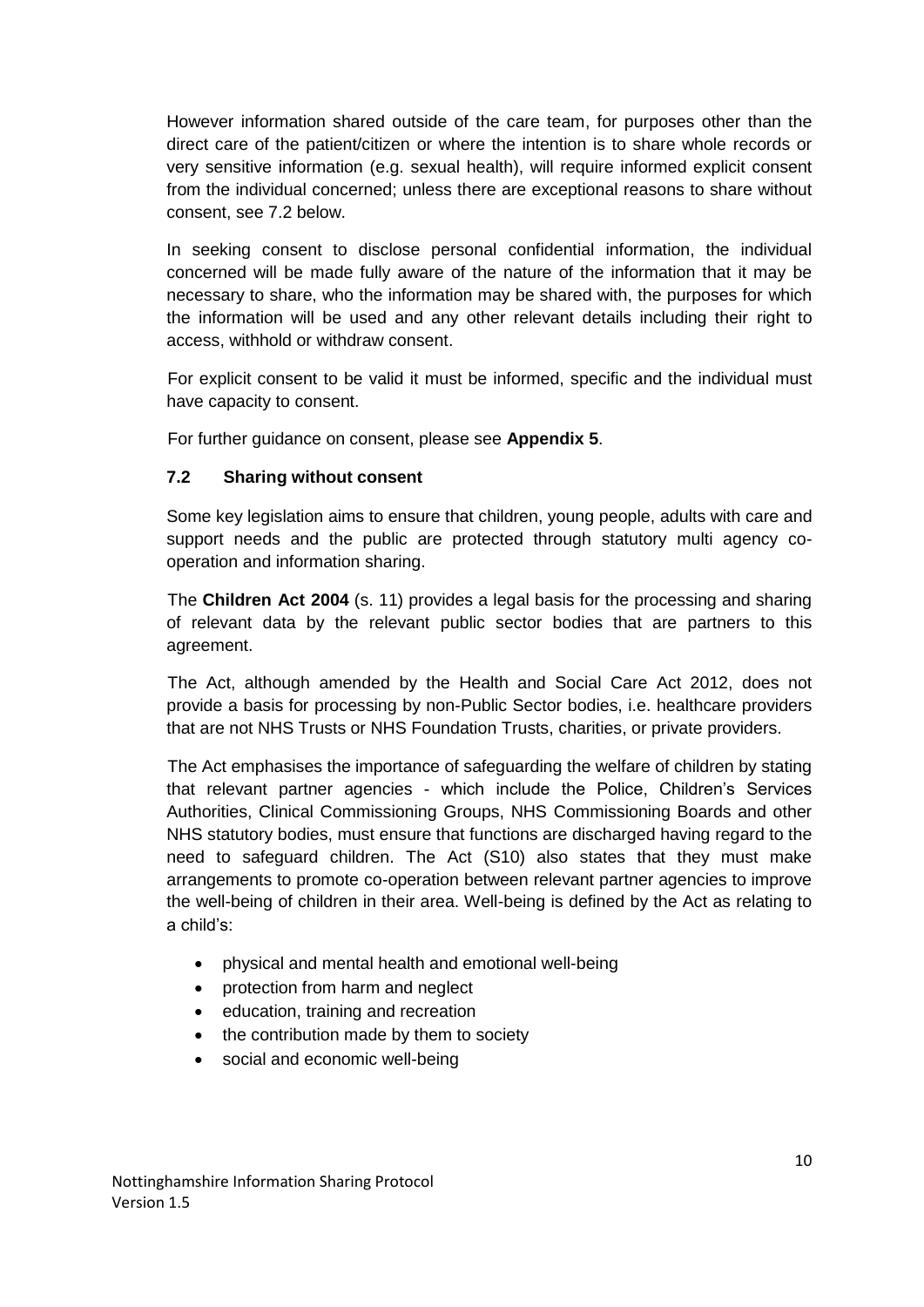Although most commonly used to refer to young people aged sixteen or under, 'children' in terms of the scope of this Act means those up to the age of eighteen.

The **Children Act 1989** provides for children and young people information can be shared under s.47 (children in need of protection) or even s.17 (children in need of services) Children Act 1989<sup>1</sup>. If the information to be shared does fall within these sections of the 1989 Act, then these will be the main legal gateway.

The **Care Act 2014**, section 6, provides a legal basis for sharing information in respect of adults at risk of abuse or neglect by placing a duty on local authorities and their statutory partners to cooperate in order to protect adults with care and support needs experiencing, or at risk of, abuse or neglect. The statutory partners include the Police, the Probation Service, Clinical Commissioning Groups, NHS Commissioning Boards and other NHS statutory bodies.

The **Localism Act 2011** gives local authorities the power to do anything that individuals may generally do. Under S1 of the Act they have the power to do anything which they consider is for the benefit of the authority, its area or persons resident or present in its area. Crime and Disorder Act 1998<sup>2</sup>, section 115, provides a legal basis for sharing information for the prevention and detection of crime and disorder with: Police; Probation; Local Authorities; NHS Trusts; Clinical Commissioning Groups and other NHS statutory bodies.

**Fire and Rescue Services Act 2004**, section 5A, provides a legal basis for sharing relevant information by providing the fire and rescue authority with a power to do (a) anything it considers appropriate for the carrying out of any of its functions, (b) anything it considers appropriate for purposes incidental to the carrying out of any of its functions (whether directly or indirectly incidental) or (c) anything it considers to be connected with (a) or (b).

**Human Rights Act 1998** gives force to the European Convention on Human Rights and, amongst other things, places an obligation on public authorities to protect people's Article 2 right to life and Article 3 right to be free from torture or degrading treatment. There needs to be a balance between the desire to share, with a person's rights under Article 8 to respect for private and family life, home and correspondence. There shall be no interference by a public authority with the exercise of this right except such as is in accordance with the law and is necessary in the interests of national security, public safety or for the prevention of disorder or crime, for the protection of health or morals, or for the protection of the rights and freedoms of others.

 $\overline{a}$ 

<sup>1</sup> <http://www.legislation.gov.uk/ukpga/1989/41/contents>

<sup>&</sup>lt;sup>2</sup> <http://www.legislation.gov.uk/ukpga/1998/37/contents>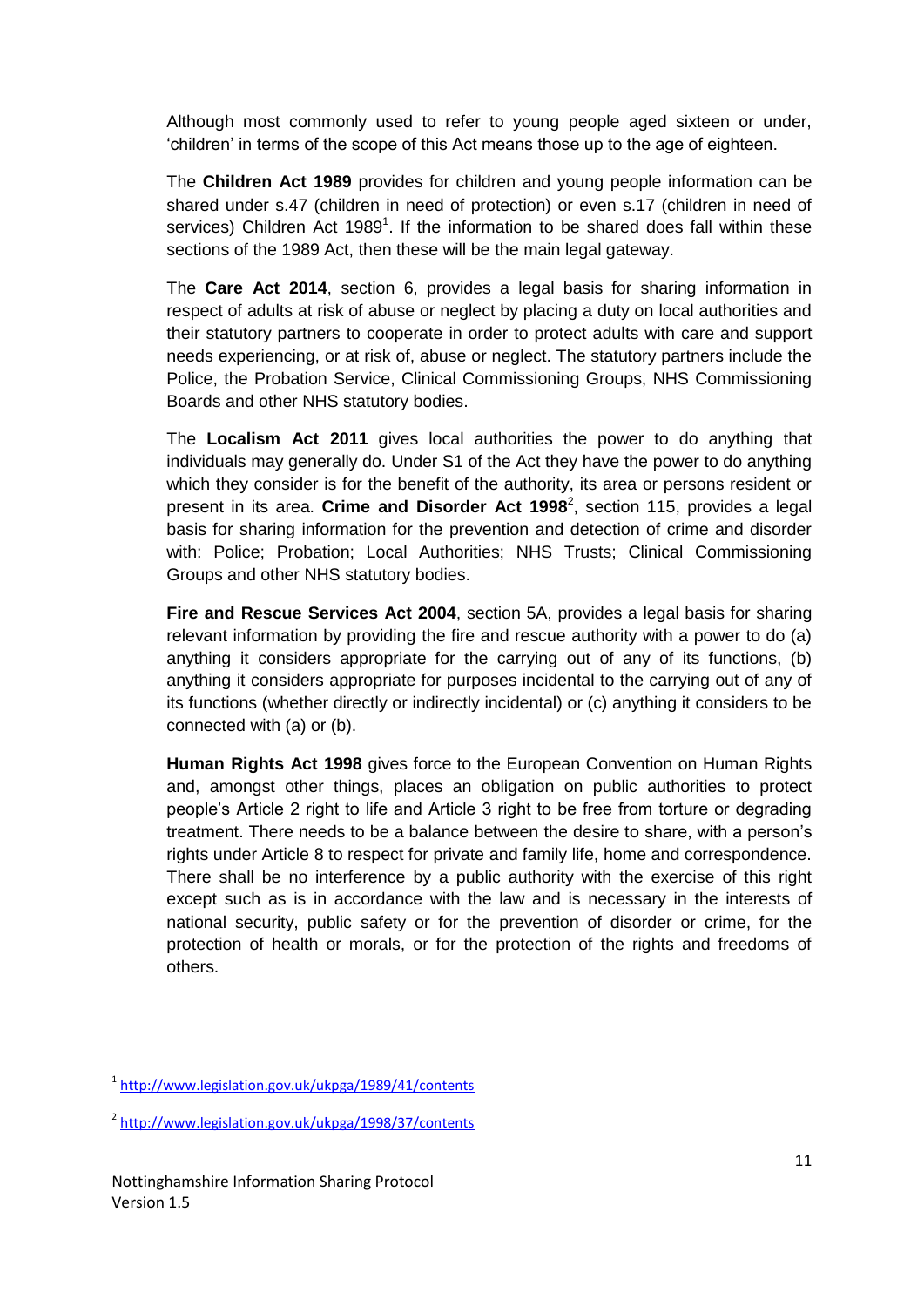**The Mental Capacity Act 2005**. Under the Mental Capacity Act 2005 staff are required to apply 5 principles in their assessments to decide whether to share information without consent in a persons' best interests. As described in 2.4 of the MCA Code of Practice, "it is important to balance people's right to make a decision with their right to safety and protection when they can't make decisions to protect themselves. The starting assumption must always be that an individual has the capacity, until there is proof that they do not.

Under the Mental Capacity Act 2005 there would have to be good reasons for not undertaking an assessment of mental capacity regarding the decision to share information without consent, and these would need to be documented carefully.

## **Exemptions under the Data Protection Act 1998**

There are exceptional circumstances when it is lawful to disclose personal confidential information about an individual without their consent. The Data Protection Act 1998 recognises that in certain circumstances the public interest requires the disclosure of personal information, creating certain exemptions from the non-disclosure provisions. The exemption disclosures include:

- disclosures required by law or in connection with legal proceedings
- disclosures required for the prevention or detection of crime (s29 3)
- disclosures required to protect the vital interests of the individual concerned/
- where there is an overriding public interest which outweighs the duty of confidentiality .

The decision to disclose under these circumstances must be documented and relevant i.e. who made the decision, who the information was disclosed to and the date. A decision not to share information must also be recorded.

Where personal confidential information needs to be shared in order to fulfil statutory requirements, these requests will be considered and approved by the appropriate Caldicott Guardians or Senior Information Risk Owners (SIROs) of the partner organisations.

Staff should seek advice where necessary from their organisation's Data Protection Officer/Information Governance Manager and safeguarding lead(s) or team(s).

# <span id="page-11-0"></span>**8. Implementation, Monitoring and Review**

The Protocol has been developed in consultation with stakeholders within Nottinghamshire. The Protocol is owned by all of its signatories. The intention has been to develop an overarching code of behaviour for all information sharing applications. This will be supplemented by agreements for specific purposes which will adopt the principles and commitments in the Protocol as their base line and identify any additional service specific requirements.

Work to develop individual agreements will be pursued through the partnership of Nottinghamshire organisations and stakeholders.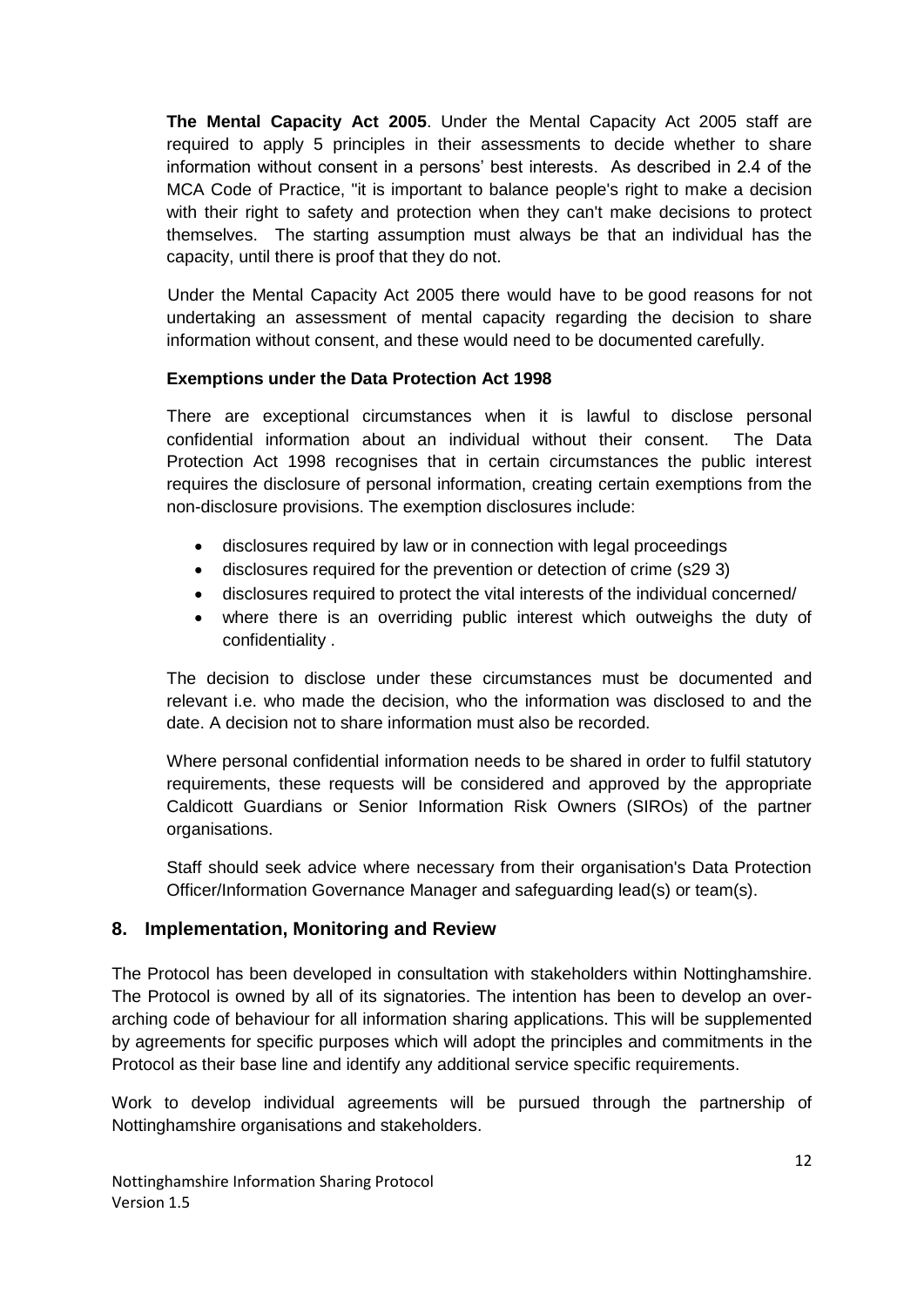The Protocol will be reviewed annually and will be updated to account for any changes in legislation and developments in national guidance. Issues arising from data breaches of the Protocol, changes in legislation, or recommendations arising from review will be presented to the Nottinghamshire Records and Information Group (RIG) for initial consideration.

Each partner organisation will be individually responsible for monitoring and reviewing the implementation of the protocol and any individual Information Sharing Agreements they may have.

# <span id="page-12-0"></span>**9. Sharing with organisations who are not signatories to this protocol**

Any organisation who is not party to this overarching Protocol, but who wishes to share information may do so, providing that there is an existing Information Sharing Agreement in place with the third party, that they agree to comply with the terms of this overarching Protocol and have adequate technical and non-technical security arrangements in place, including compliance with the Information Governance Toolkit, which is considered best practice.

# <span id="page-12-1"></span>**10. Breach of Confidentiality**

All agencies who are party to this Protocol will have in place appropriate measures to investigate and deal with the inappropriate or unauthorised access to, or use of, personal information whether intentional or unintentional.

In the event that personal information shared under this Protocol is or may have been compromised, whether accidental or intentional, the organisation making the discovery will, without delay:

- inform the organisation who provided the data of the details;
- take steps to investigate the cause;
- take disciplinary action against the person(s) responsible, if appropriate;
- take appropriate steps to avoid a repetition;
- take appropriate steps, where possible, to mitigate any impacts.

On being notified of a breach, the original information provider along with the organisation responsible for the breach, and others as appropriate, will assess the potential implications for the individual whose information has been compromised, and if necessary will:

- notify the individual(s) concerned;
- advise the individual(s) of their rights: and
- provide the individual(s) with appropriate support.

Where a breach is identified as serious it should be reported to the Information Commissioner's Office. For organisations reporting breaches via the Information Governance Toolkit, breaches reported via the Toolkit will be shared with the ICO. The original information provider, along with the breaching organisation and others as appropriate, will assess the potential implications, identify and agree appropriate action.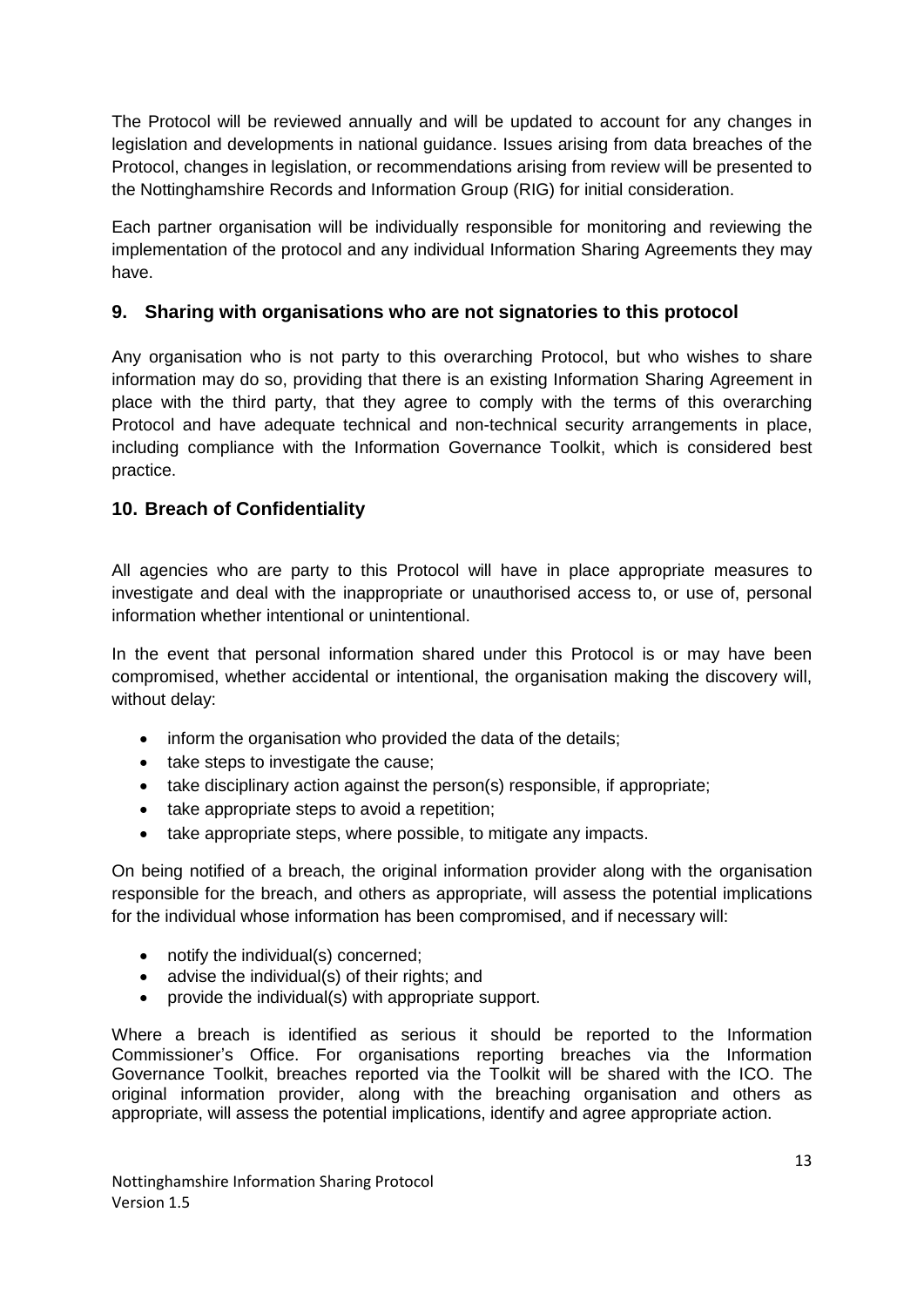# <span id="page-13-0"></span>**11. Complaints**

Partner organisations must have in place procedures to address complaints from members of the public relating to the inappropriate disclosure of information. The partner organisations agree to cooperate in any complaint investigation where they have information that is relevant to the investigation. Partners must also ensure that their complaints procedures are well publicised.

If the complaint affects more than one partner organisation it should be brought to the attention of the appropriate complaints officers who should liaise to investigate the complaint.

A complaint about one agency about another must be raised between the Caldicott Guardians of each organisation to resolve accordingly.

# <span id="page-13-1"></span>**12. Organisational and individual responsibilities**

Disclosure of personal confidential information without consent must be justifiable on legal/statutory grounds, or meet the criterion for claiming an exemption under the Data Protection Act 1998. This information sharing protocol sets out sharing with consent (implied or explicit) and the other legal gateways that may be relied upon. A full list of Data Protection Act 1998 exemptions can be found at the website of the Information Commissioner's Office:

[http://www.ico.org.uk/for\\_organisations/data\\_protection/the\\_guide/exemptions](http://www.ico.org.uk/for_organisations/data_protection/the_guide/exemptions)

# <span id="page-13-2"></span>**13. Protocol Signatories**

The Information Sharing Protocol was originally agreed by the Nottinghamshire Records and Information Group.

The Partners below have agreed to abide by the terms of this Protocol, its schedules and any variations to the Protocol or its Schedules: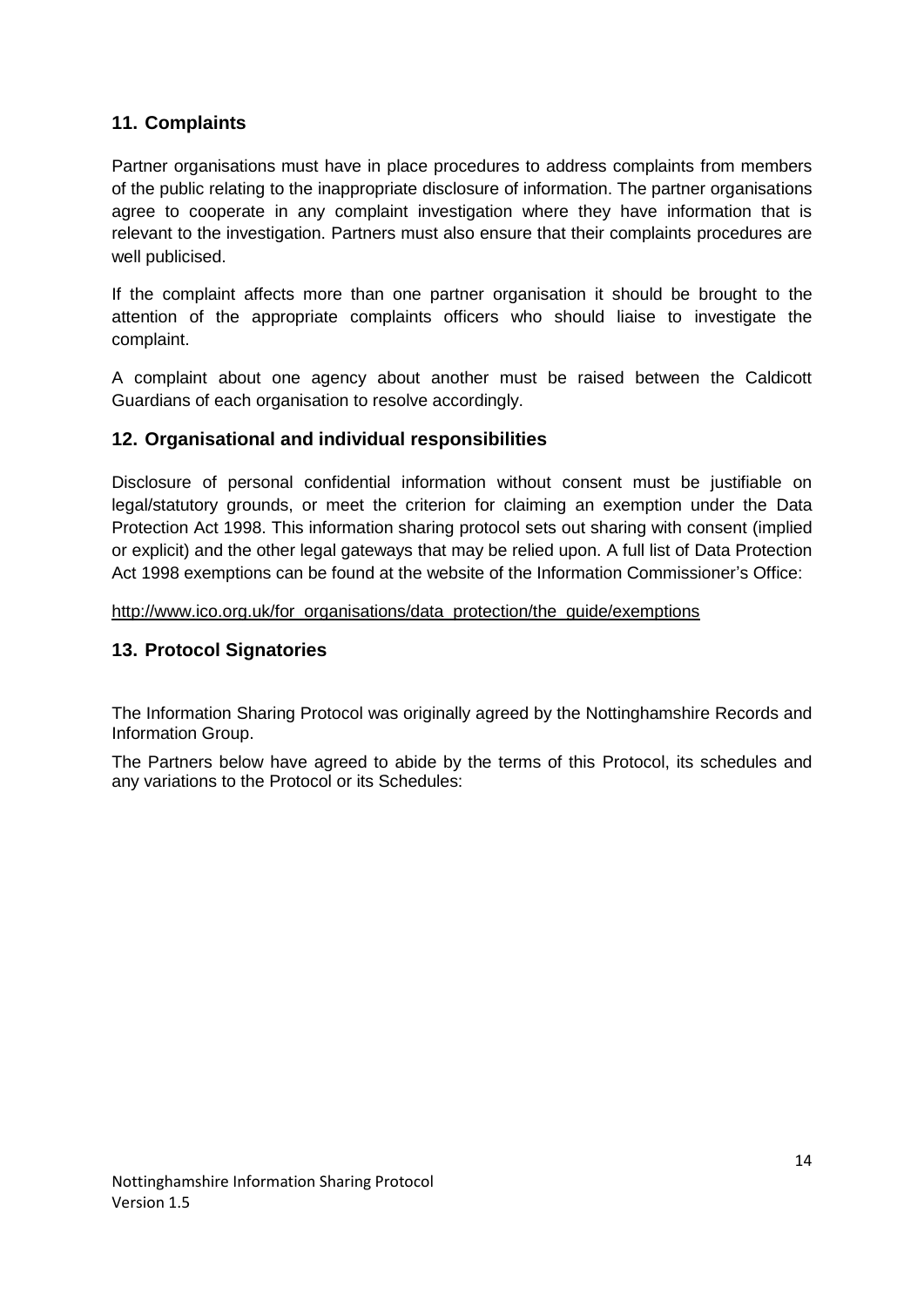# <span id="page-14-0"></span>**Appendix 1 - Caldicott Principle 7 'the duty to share information for direct care'**

## **Sharing information for direct care- guidance for frontline staff**

Health and social care information should be securely safeguarded and remain confidential, within the 'care team', at all times.

You can share information which is in the **best interests** of the patient or citizen **and** is for purposes of **direct care.**

Direct care is provided by health and social care staff working in multi-disciplinary 'care teams' which may include doctors, nurses and a wide range of staff on regulated registers, including social workers.

You can share information with staff who have a '**legitimate relationship'** with the patient or citizen which includes the staff member seeing the patient for purposes of direct care, the patient agreeing to a referral, the patient presents in an emergency situation where consent is not possible or the patient is told of proposed communication and does not object.

Sharing of relevant personal confidential data for direct care is done under 'implied **consent**', as long as the patient is informed, would not be surprised by the sharing and does not object.

You therefore **do not need written/signed consent** to share information for direct care with staff who have a legitimate relationship with the patient.

You should have the confidence to safely, securely and appropriately share information.

There is a new **duty to share information** in the best interests of patients within the framework of the Caldicott principles which includes: justify the purpose, use of confidential data should be absolutely necessary, use/share the minimum, ensure access on a need to know basis, ensure everyone is aware of responsibilities (re confidentiality and security of data) and compliance with the law.

You can share information across health and social care with professionals who are part of the patients 'care team'. Sharing of relevant information is important in order to provide a seamless, integrated service.

The need to share information does not entail the sharing of everything, r**elevant, necessary and proportionate information should be shared** with professionals and or staff when they have a 'legitimate relationship' with the patient or citizen.

Relevant information is defined as information that may directly influence the decision over what care is given to a patient or citizen and how that care should be given.

In all cases there should be **no surprises** for the patient with regards to who their information has been shared with and it is advisable to discuss the sharing of information with the patient and document this in the patient record.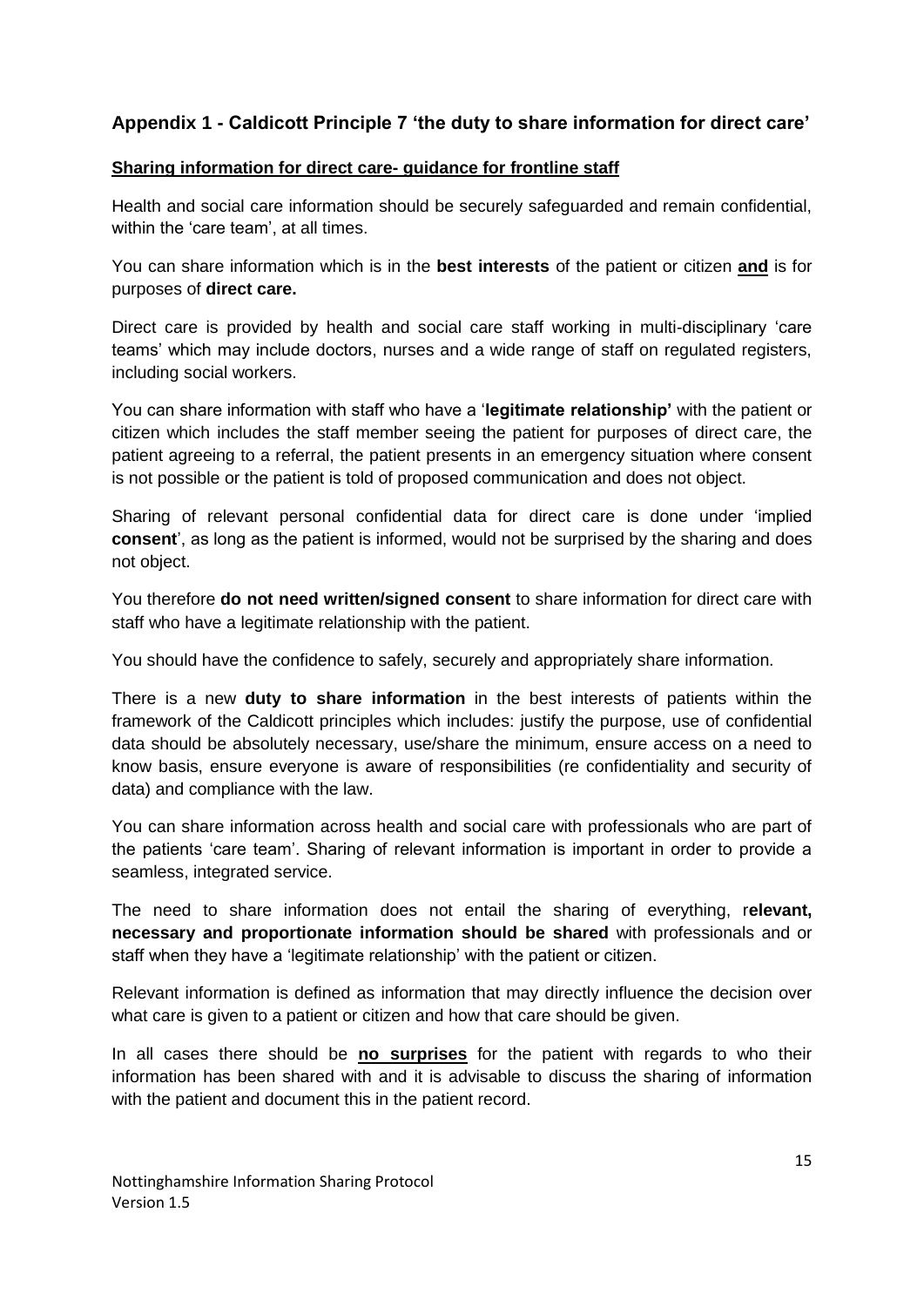Once information has been shared with a professional who has a 'legitimate relationship', the recipient then becomes responsible and accountable for that information in a professional capacity.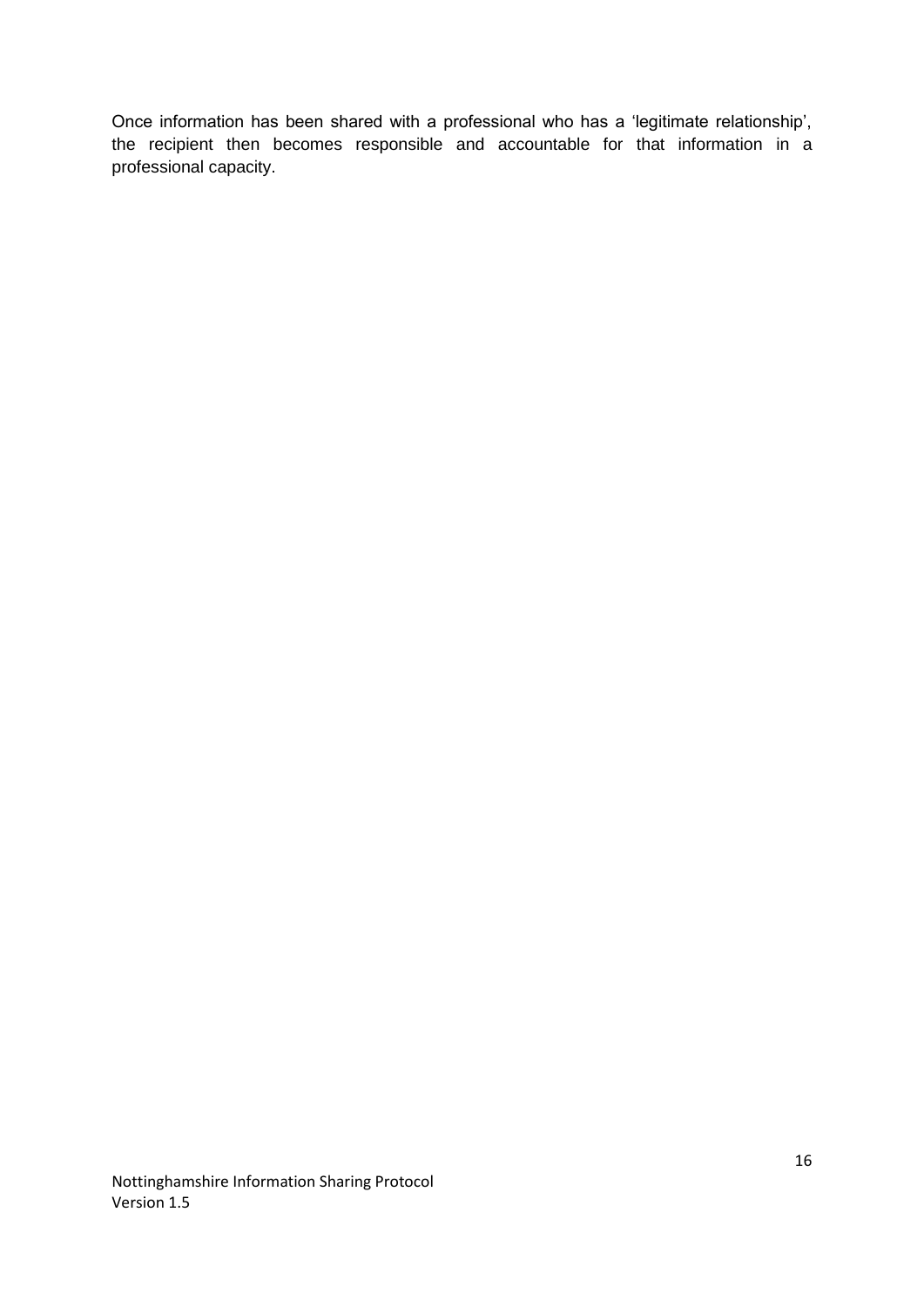# <span id="page-16-0"></span>**Appendix 2 - Legal Framework and Categories**

The legal framework within which public sector data sharing takes place is complex and overlapping and there is no single source of law that regulates public sector information sharing.

The purpose here, therefore, is to highlight the legal framework that affects all types of personal information sharing, rather than serve as a definitive legal reference point.

The general legal framework surrounding the sharing of information includes:

- the law that governs the actions of public bodies (administrative law);
- the *Human Rights Act 1998* and the European Convention on Human Rights;
- the common law duty of confidentiality;
- the *Data Protection Act 1998*;
- the *Freedom of Information Act 2000*;
- No secrets, Department of Health 2000;
- the revised Caldicott Principles; and
- legislation that covers specific aspects of public service delivery (e.g. child protection, patient records).

Overall the law strikes a balance between the rights of individuals and the interests of society. The law is not a barrier to sharing information where there is an overriding public interest in doing so (such as where it is necessary to do so to protect life or prevent crime or harm) provided it is done fairly and lawfully.

Often personal information can be shared simply by informing people from the outset what purposes their information will be used for and then sharing only for those agreed purposes. There are however special legal considerations around sharing information that is personally sensitive or confidential, because this could have serious consequences for individuals. In deciding whether the law allows personal information to be shared, the following four steps should be considered (as recommended by the Ministry of Justice):

- 1. Establish whether there is a legal basis for sharing the information (i.e. whether the reason for sharing the information has a statutory basis – eg the prevention of crime) or whether there are any restrictions (statutory or otherwise) to sharing the information;
- 2. Decide whether the sharing of the information would interfere with human rights under the European Convention on Human Rights;
- 3. Decide whether the sharing of the information would breach any common law obligations of confidence;
- 4. Decide whether the sharing of the information would be in accordance with the Data Protection Act 1998, in particular the Data Protection Principles, which are that personal information must be: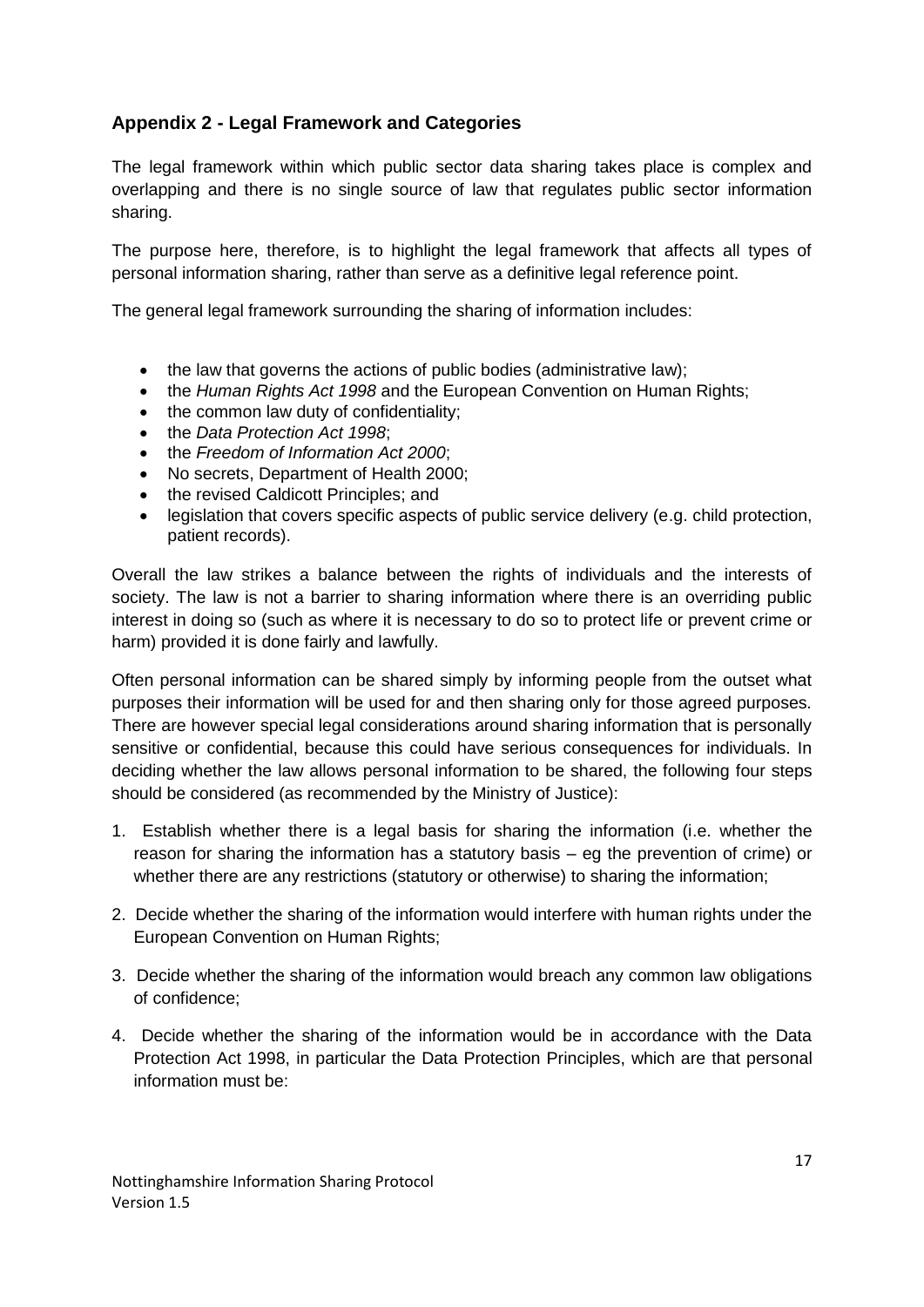- Fairly and lawfully processed
- Processed for limited purposes
- Adequate, relevant and not excessive
- Accurate and up to date
- Not kept for longer than is necessary
- Processed in line with individuals' rights
- Secure and
- Not transferred to other countries without adequate protection

Further detailed guidance on using personal and sensitive personal information fairly in accordance with the Data Protection Act 1998 is set out in **Appendix 3.** In addition, the Freedom of Information Act 2000 gives anyone (an individual or an organisation) a right to request access to information from a public body. Where an exemption applies (e.g. it is third party personal information or commercially sensitive information), disclosure may be refused.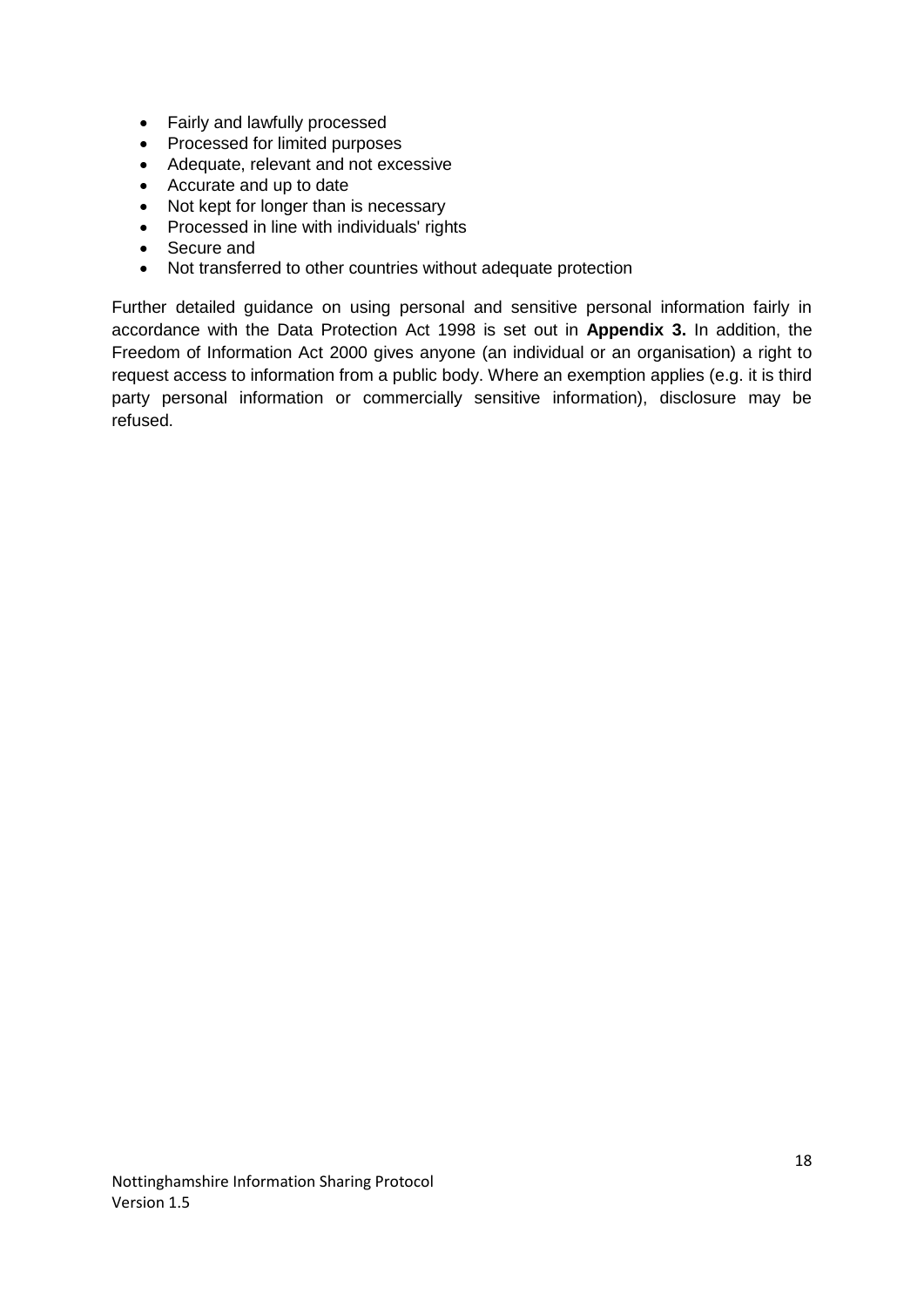# <span id="page-18-0"></span>**Appendix 3 – Data Protection Principles**

The Data Protection Act 1998 governs the protection and use of personal data. It sets out standards which must be satisfied when obtaining, recording, holding, using or disposing of personal data. These are summarised by the 8 Data Protection Principles. Under the key principles of the Act, personal data must be:

**Principle 1 - processed fairly and lawfully**. There should be no surprises – data subjects should be informed about why information about them is being collected, what it will be used for and who it may be shared and one of the conditions for processing must be met under schedule 2 and, in the case of sensitive personal data, schedule 3;

**Principle 2 - obtained and processed for specified purposes**. Only use personal information for the purpose(s) for which it was obtained and ensure it is not processed in any other manner that would be incompatible with that purpose(s);

**Principle 3 - adequate, relevant and not excessive**. Only collect and keep the information you require. It is not acceptable to collect information that you do not need. Do not collect information 'just in case it might be useful one day';

**Principle 4 - accurate and kept up to date**. Have in place mechanisms for ensuring that information is accurate and up to date. Take care when inputting to ensure accuracy and have local procedures in place to manage requests for information to be amended;

**Principle 5 - not kept for longer than is necessary**. The legislation within which area you are working in, will often state how long documents should be kept. Information should be disposed of in accordance to your organisation's Records Management Policy (including retention and disposal);

**Principle 6 - processed in accordance with the rights of the data subject under the Act**. These rights include the right to:

- Make subject access requests;
- Prevent the processing of data which is likely to cause them substantial damage or substantial distress;
- Prevent processing for the purposes of direct marketing;
- Be informed about automated decision making processes that affect them;
- Prevent significant decisions that affect them from being made solely by automated processes;
- Seek compensation if they suffer damage or distress through contravention of the Act;
- Take action to require the rectification, blocking, erasure or destruction of inaccurate data;
- Request an assessment by the Information Commissioner of the legality of any processing that is occurring.

## **Principle 7 - protected by appropriate security**. This involves:

Nottinghamshire Information Sharing Protocol Version 1.5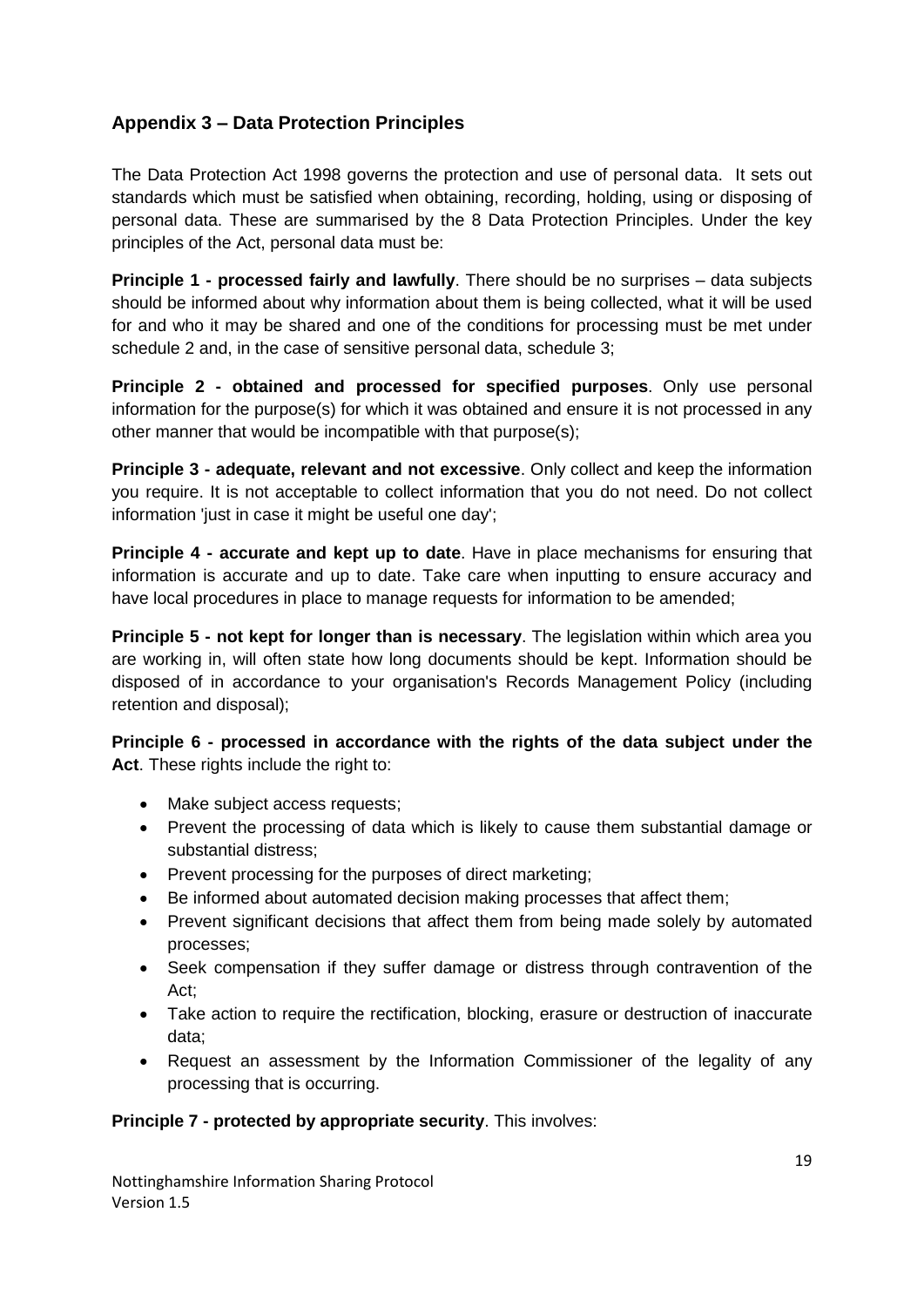- ensuring the confidentiality of faxes by using Safe Haven faxes;
- keeping confidential papers locked away;
- ensuring confidential conversations cannot be overheard;
- ensuring information is transported securely;
- good information management practices;
- guidelines on IT security;
- procedure for access to personal data;
- a retention and disposal policy for confidential data.

## **Principle 8 - not transferred to a country or territory outside the European Economic Area (EEA) without adequate protection being in place**.

If sending information outside the EEA, ensure consent is obtained and it is adequately protected. Consider carefully what is posted on websites or sent via email. Where appropriate, obtain approval from the data controller.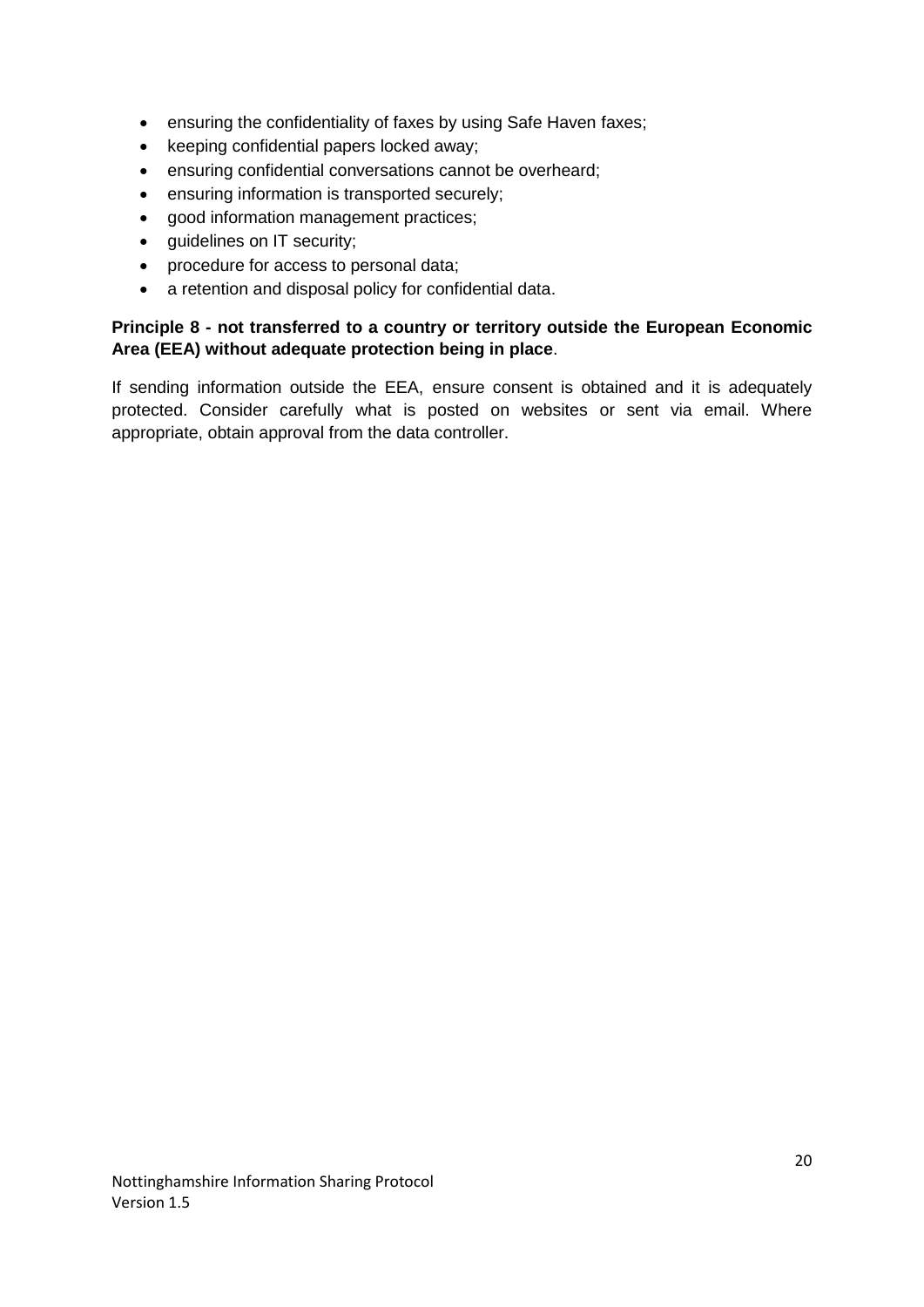# <span id="page-20-0"></span>**Appendix 4 – Revised Caldicott Principles**

The Caldicott Review 2013 re-enforced the original principles of 1997 regarding the use of client information in health and social care organisations and added a  $7<sup>th</sup>$  principle regarding the sharing of information.

## **Principle 1 - Justify the purpose(s)**

Every proposed use or transfer of personal confidential data within or from an organisation should be clearly defined, scrutinised and documented, with continuing uses regularly reviewed by an appropriate guardian.

## **Principle 2** – **Do not use personal confidential data unless it is absolutely necessary**

Person confidential data items should not be included unless it is essential for the specified purpose (s) of that flow. The need for patients to be identified should be considered at each stage of satisfying the purpose (s).

## **Principle 3** -**Use the minimum necessary personal confidential data**

Where use of personal confidential data is considered to be essential, the inclusion of each individual item of data should be considered and justified so that the minimum amount of personal confidential data is transferred or accessible as is necessary for a given function to be carried out.

## **Principle 4** -**Access to personal confidential data should be on a strict need to know basis**

Only those individuals who need access to personal confidential data should have access to it, and they should only have access to the data items that they need to see. This may been introducing access controls or splitting data flows where one data flow is used for several purposes.

## **Principle 5** -**Everyone with access to personal confidential data should be aware of their responsibilities**

Action should be taken to ensure that those handling personal confidential data both clinical and non-clinical staff - are made fully aware of their responsibilities and obligations to respect patient confidentiality.

## **Principle 6** - **Comply with the law**

Every use of personal confidential data must be lawful. Someone in each organisation handling personal confidential data should be responsible for ensuring that the organisation complies with legal requirements.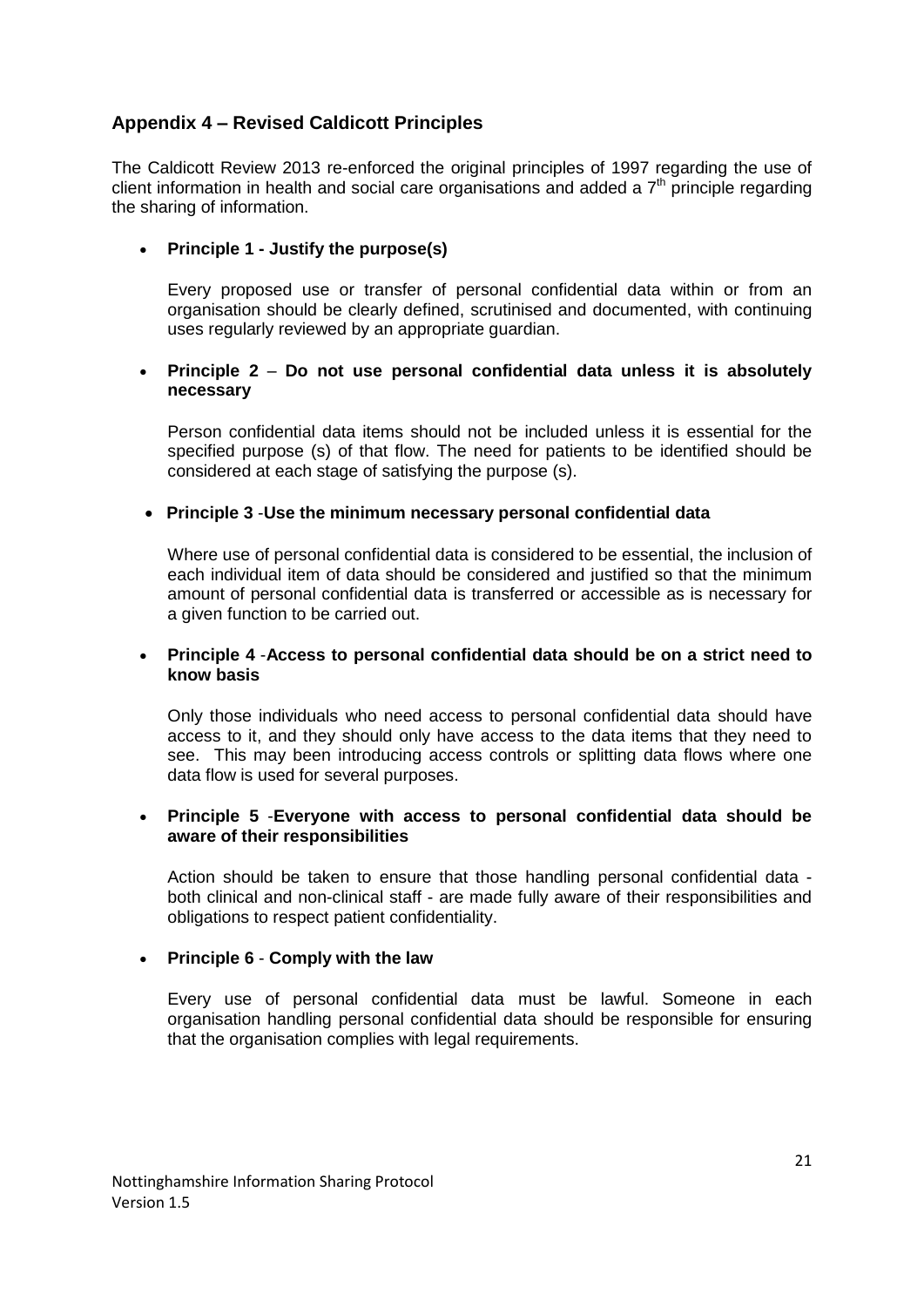## **Principle 7 - The duty to share information can be as important as the duty to protect patient confidentiality**.

 Health and social care professionals should have the confidence to share information in the best interests of their patients within the framework set out by these principles. They should be supported by the policies of their employers, regulators and professional bodies.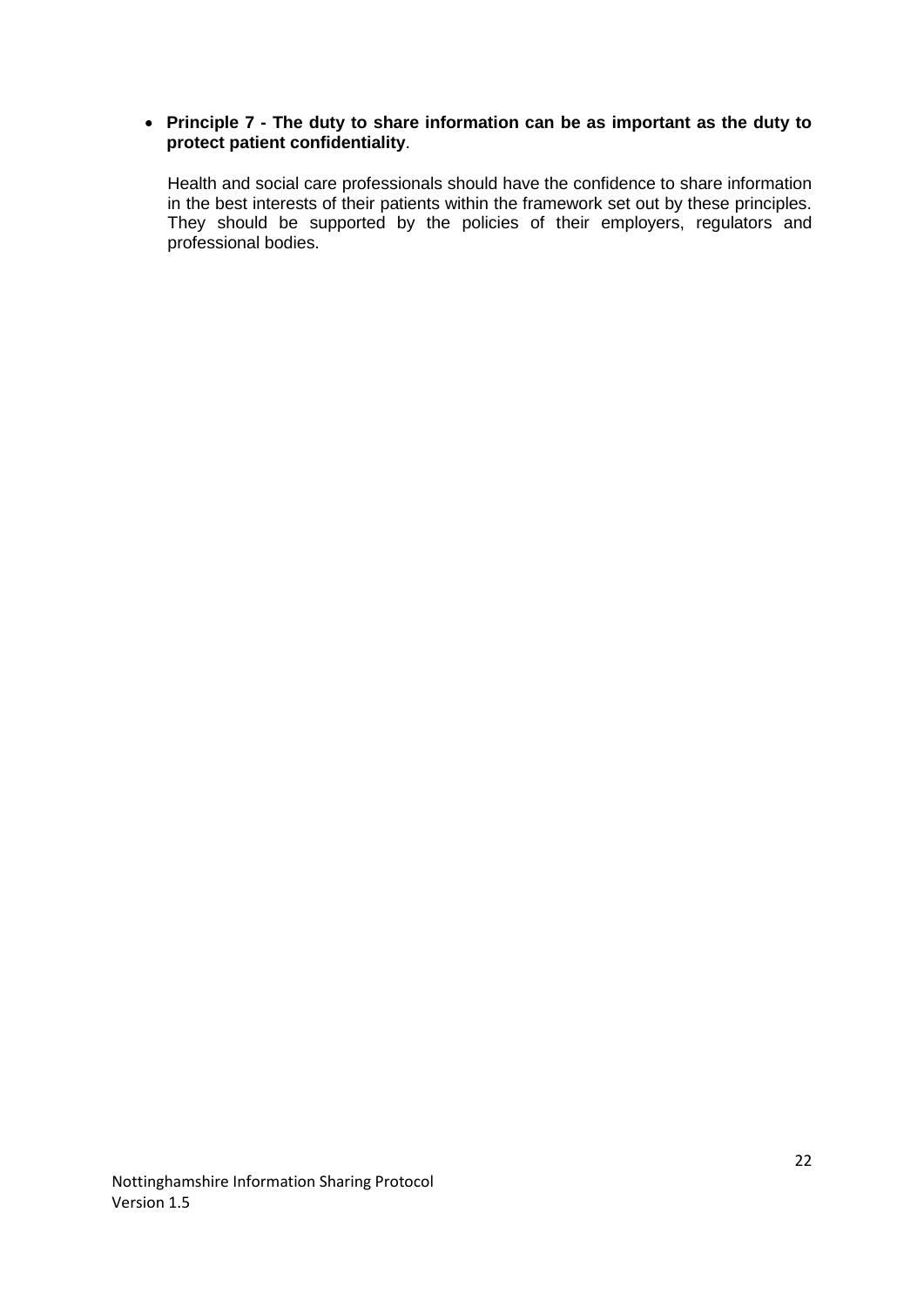# <span id="page-22-0"></span>**Appendix 5 - Consent: Guidance notes**

## **Consent**

For consent to be valid, it must be:

- $\bullet$  fully informed the individual is aware of what information will be shared, with whom and for what purpose, and who controls the data (data controller);
- specific a general consent to share information with 'partner organisations' would not be valid. Specific means that individuals are aware of what particular information we will share, who with and for what purpose;
- $\bullet$  freely given the individual is not acting under duress from any party.
- the individual must have capacity to give consent

Individual organisations may have their own procedures for dealing with issues of implied/explicit consent in order to allow it to meet its lawful obligations. Staff should refer to organisational procedures.

The person giving the consent must also have the capacity to understand what they are consenting to.

To give valid informed consent, the person needs to understand why their information needs to be shared, what type of information may be involved, who that information may be shared with and the possible consequences if it is not shared (if relevant).

The person should also be advised of their rights with regard to their information namely:

- the right to withhold their consent
- the right to place restrictions on the use of their information
- the right to withdraw their consent at any time
- the right to have access to their records

In general, once a person has given consent, that consent may remain valid for an indefinite duration unless the person subsequently withdraws that consent. However, it is best practice for practitioners to review this regularly.

If a person makes a voluntary and informed decision to refuse consent for their personal confidential information to be shared, this decision must be respected unless there are sound legal grounds for disclosing without consent. The consequences of not providing consent should be explained, e.g. such as not receiving the right treatment or service/amount of support.

New consent will be required where there are to be significant changes to:

- the personal data that will be shared,
- the purposes for which it will be shared, or
- the partners involved in the sharing (i.e. the proposed data sharing is not covered by the original fair processing notice).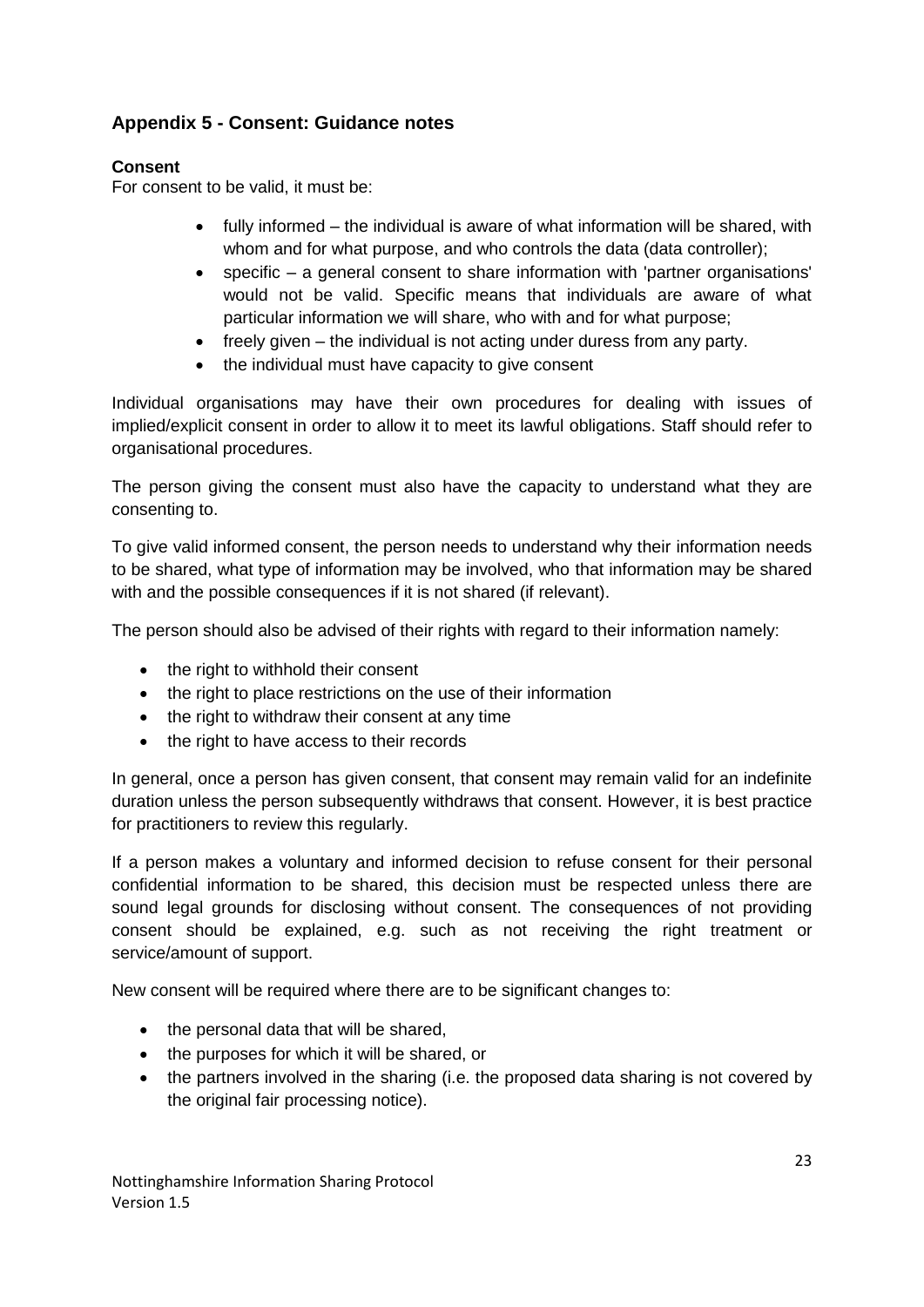## **Capacity to consent**

For a person to have capacity to consent, he/she must be able to comprehend and retain the information material to the decision and must be able to weigh this information in the decision making process. See guidance as defined in the Mental Capacity Act 2005.

Young Persons - Section 8 of the Family Law Reform Act entitles young people aged 16 or 17, having capacity, to give informed consent. The courts have held that young people (below the age of 16) who have sufficient understanding and intelligence to enable them to understand fully what is involved will also have capacity to consent. This is augmented by the Fraser (previously Gillick) Competency test.

It should be seen as good practice to involve the parent(s) or guardian/representative of the young person in the consent process, unless this is against the wishes of the young person. In the case where the wishes of a young person, who is deemed competent to give consent, are opposed to those of their parent/carer, then the young person's wishes should take precedence.

Recording consent - all agencies should have in place a means by which an individual, or their guardian/representative, can record their explicit consent to personal information being disclosed and any limitations, if any, they wish to place on that disclosure.

The consent form should indicate the following:

- details of the agency and person obtaining consent;
- details to identify the person whose personal details may/will be shared;
- the purpose of sharing personal information:
- the organisation(s) with whom the personal information may/will be shared;
- the type of personal information that will be shared;
- details of any sensitive information that will be shared;
- any time limit on the use of the consent;
- any limits on disclosure of personal information, as specified by the individual;
- details of the person (guardian/representative) giving consent if appropriate.

The individual or their guardian/representative, having signed the consent, should be given a copy for their retention. The consent form should be securely retained on the individual's record and relevant information should be recorded on any electronic systems used, in order to ensure that other members of staff are made aware of the consent and any limitations.

#### **Disclosure without consent**

Disclosure of personal information without consent must be justifiable on statutory grounds, or meet the criterion for claiming an exemption under the Data Protection Act 1998. Without such justification, both the agency and the member of staff expose themselves to the risk of prosecution and liability.

There are exceptional circumstances in which a patient's right may be overridden, for example:

- if an individual is believed to be at serious risk of harm, or
- if there is evidence of serious public harm or risk of harm to others, or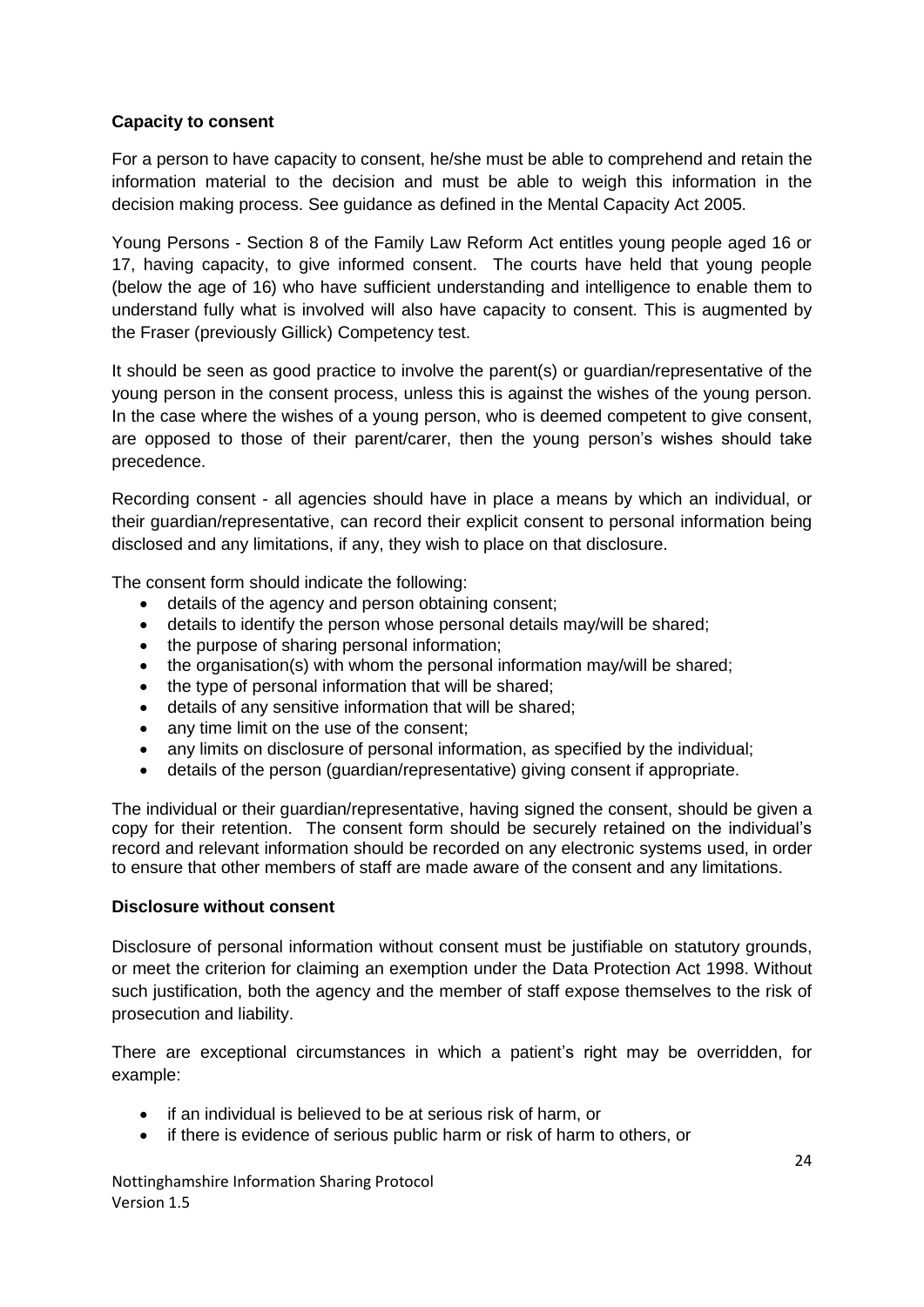- if there is evidence of a serious health risk to an individual, or
- if the non-disclosure would significantly prejudice the prevention, detection or prosecution of a crime, or
- if instructed to do so by a court.

In deciding whether or not disclosure of information given in confidence is justified it is necessary to weigh the harm that would result from breach of confidence against the harm that might result if you fail to disclose the information.

Legislation which permits the sharing of data without consent includes:

- NHS (Venereal Diseases) Regulations 1974
- Notifications of Births and Deaths Regulations 1982
- Codes of Practice, Mental Health Act 1983, s 1.3 1.13 and s 14
- Police and Criminal Evidence Act 1984
- Public Health Act 1984 and Public Health (Infectious Diseases) Regulations 1998
- Children's Act 1989 s 47
- Children's Act 2004
- Abortion Regulations 1991
- Finance Act 1994
- VAT Act 1994, s 91
- Criminal Procedure Investigation Act 1996
- Social Security Administration (Fraud) Act 1997
- Audit Commission Act 1998
- Crime and Disorder Act 1998, s 115
- Data Protection Act 1998, schedule 2 and schedule 3
- Human Rights Act 1998
- Mental Capacity Act 2005
- Terrorism Act 2000 s 19
- Civil Contingencies Act 2004
- Care Act 2014
- Fire and Rescue Service Act 2004

All agencies should designate a person(s) who has the knowledge and authority to take responsibility for making decisions on disclosure without consent. This person(s) should hold sufficient seniority within the organisation with influence on policies and procedures. Within the health and social care agencies it expected that this person will be the Caldicott Guardian.

If information is disclosed without consent, then full details will be recorded about the information disclosed, the reasons why the decision to disclose was taken, the person who authorised the disclosure and the person(s) to whom it was disclosed.

A record of the disclosure will be made in the patient's record and the patient must be informed if they have the capacity to understand, or if they do not have the capacity then any person acting on their behalf must be informed.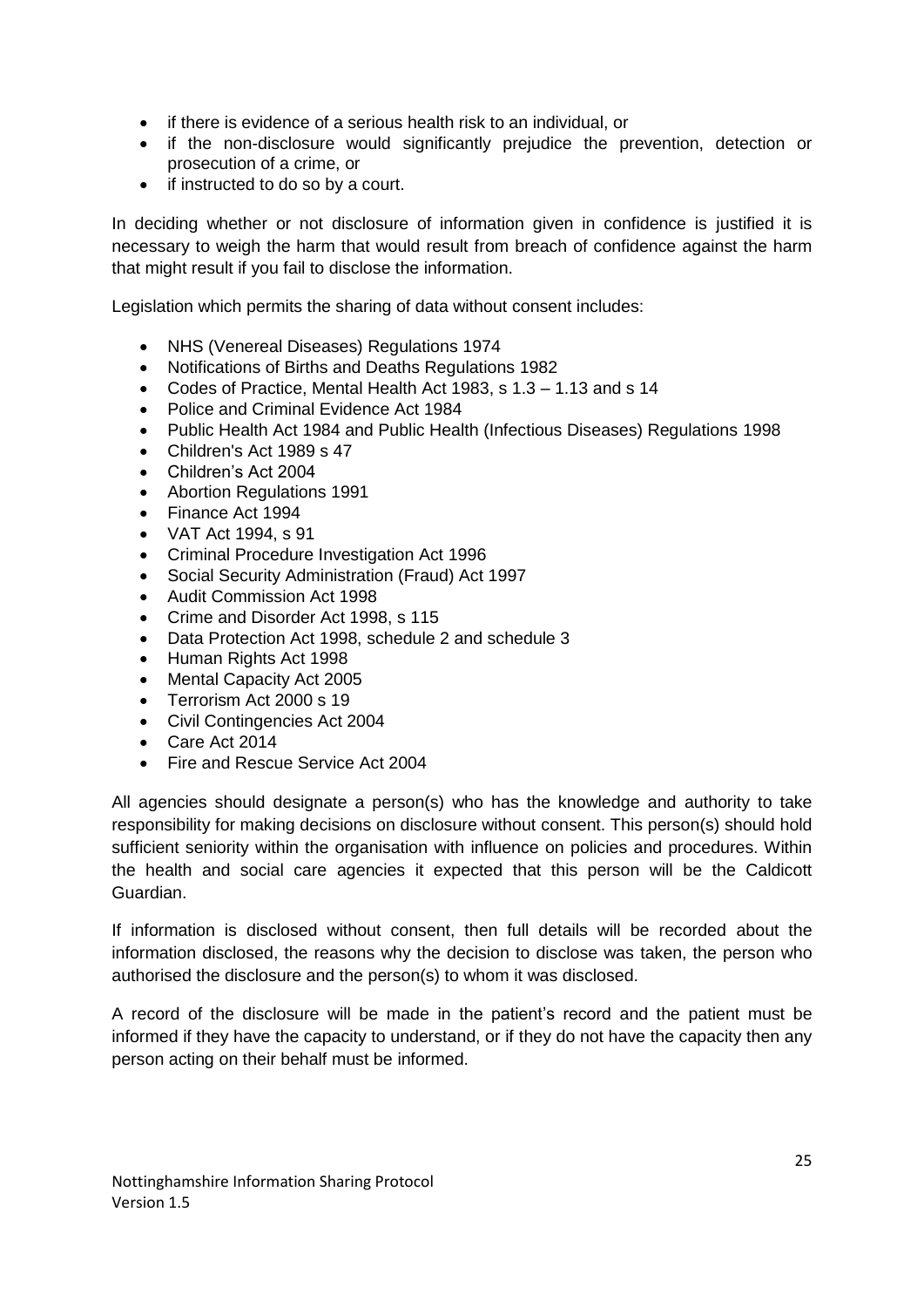If information is disclosed without consent, there may be some exceptional circumstances (particularly in the context of police investigations or child or adult protection work) where it may not be appropriate to inform the patient of the disclosure of information.

This situation could arise where the safety of a child (or possibly sometimes of an adult) would be jeopardized by informing the patient of such disclosure. In many such situations it will not be a case of never informing the patient, but rather delaying informing them until further enquiries have been made. Any decision not to inform, or to delay informing, should be recorded on the patient's record, clearly stating the reasons for the decision, and the person making that decision.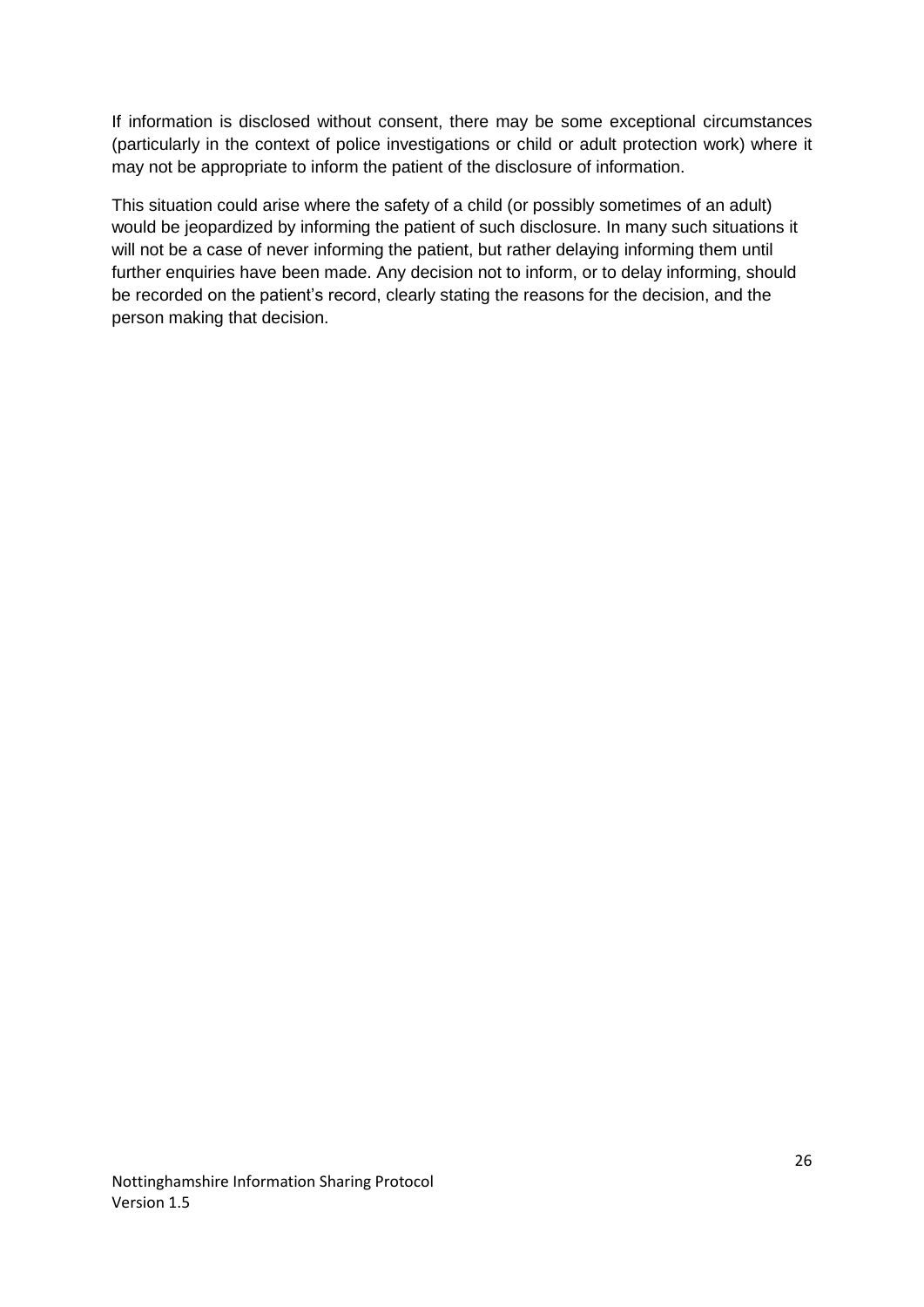# <span id="page-26-0"></span>**Appendix 6 - Staff responsibilities and accountabilities for accessing another organisations information or clinical/care information system(s)**

The below outlines best practice requirements for accessing a clinical information system within a different organisation. The authority for granting access remains with the 'data controller' of the system and this must still be managed in accordance with internal policies and procedures. **Therefore for clarity signing this information sharing protocol does not permit or provide authority for accessing another signatory organisations clinical or other information system.**

The purpose of this guidance is to set out clearly the responsibility and accountability of the staff accessing different organisations information (by middleware) or systems by approved access and log in. In order to facilitate quality and safe care, it is necessary for clinical colleagues to be able to view elements of a patient's record held in different systems by a variety of care organisations.

The guidance below supplements the principles set out in the Nottinghamshire Information Sharing Protocol and has been developed to ensure patient/citizen confidentiality and security of data; maintaining the trust of patients/citizens that data is being accessed appropriately and legitimately in whatever care setting.

**Organisational signatories to the Nottinghamshire Information Sharing Protocol should ensure the below is incorporated within internal policies, procedures and where appropriate staff contracts or confidentiality agreements.** 

## **Before accessing another organisations held patient/citizen information (by middleware or approved remote login) staff must ensure:**

- **1.** They have a 'legitimate' relationship with the patient/citizen (seeing them for purposes of providing direct care);
- **2.** Where necessary obtain consent from the patient/citizen to view the available information. Access to patient information via middleware may, for example, only be permitted if the patient consents and all users are required to indicate that the patient has consented before accessing any personal confidential data, usually a consent box will appear in such circumstances. Best practice is always to discuss with the patient/citizen what information is being accessed and why.
- **3.** Access is via a secure and approved connection, paying particular attention to surroundings and any impact this could have on breaching confidentiality. Access is facilitated by using approved organisation owned equipment in accordance with policy.
- **4.** Where access to data is expedited in exceptional circumstances without explicit patient consent (where this is required see point 2 above) this is done using clinical judgement to access data via an 'emergency override function' and the rationale should be documented accordingly in the patient/citizen record.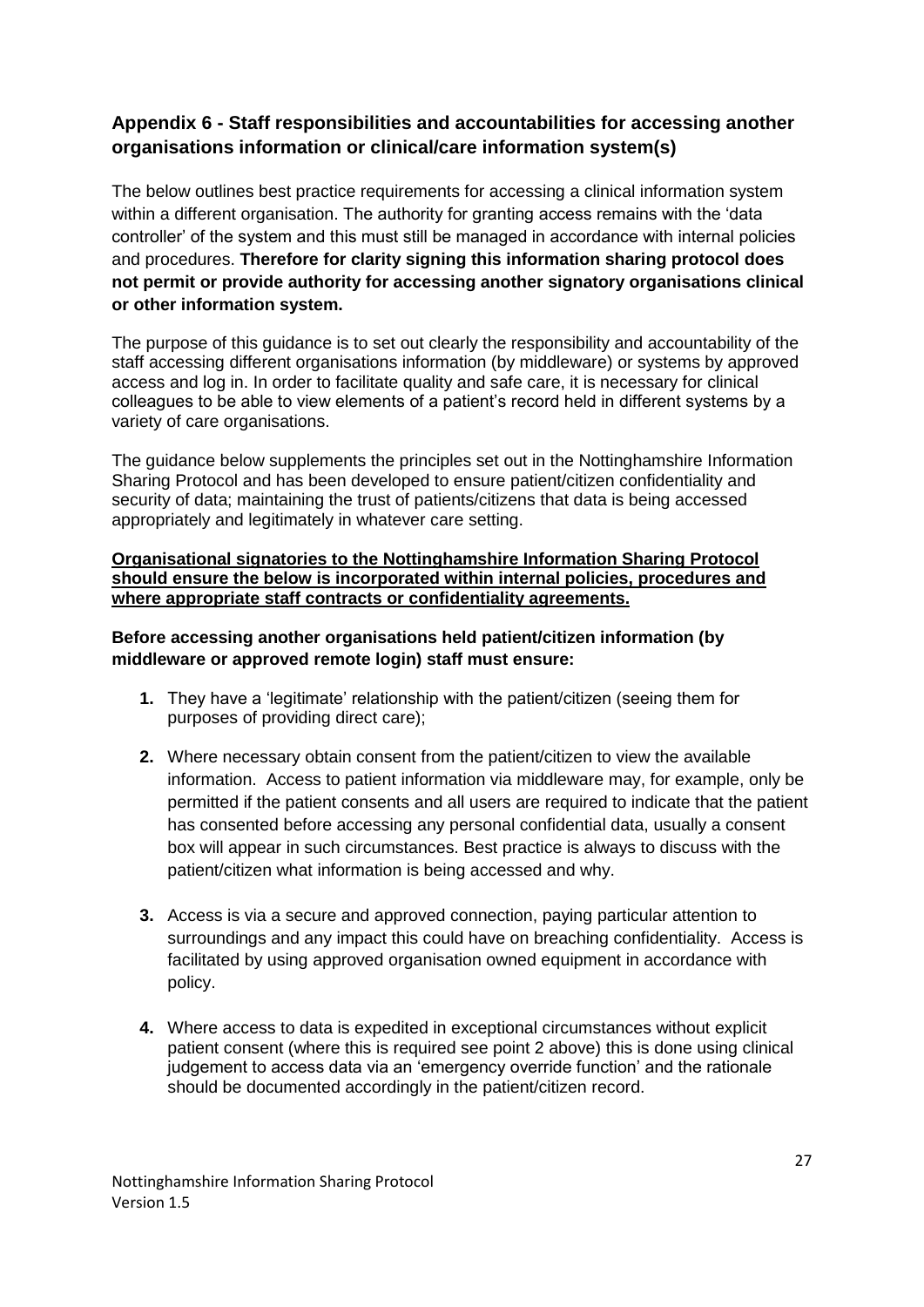- **5.** They have undertaken and are up to date with Information Governance training and are aware of and following their organisations Information Governance policies and procedures which include data protection and confidentiality, information security, remote working, internet and e-mail use, network security, smart card use/password management, secure transfer of data/safe haven, records management and data quality.
- **6.** They are aware of their responsibilities to comply with the law particularly the Data Protection Act 1998, common law duty of confidentiality and the Human Rights Act 1998.
- **7.** Data sharing and access to any patient/citizen information must be in line with the 7 Caldicott principles and only the minimum and necessary amounts of patient/citizen personal confidential data is accessed or shared for purposes of providing direct healthcare in the best interests of patients/citizens. You must also use clinical and professional judgement about which parts of a patients/citizens record should be viewed as just because you have the potential to access a full record does not mean this is appropriate in provision of the aspect of care you are providing. Caldicott principle 7, provides that relevant information should be accessed and shared for direct care with the care team where it is in the patients/citizens best interests and the patients/citizens having been provided with sufficient information about who can access their information have not objected.

## **After accessing another organisation held patient/citizen information:**

- **1.** Provide justification (if requested to do so by the 'data controller' of the information) why access to a particular record was made. Understand that inappropriate or illegitimate access could result in a disciplinary matter.
- **2.** Understand that any inappropriate or non-justified access will be logged and managed as a data breach which could involve serious consequences for the organisation and detrimentally impact on the patient/citizen.
- **3.** Not make the information available to any third parties (outside the direct care relationship) without seeking consent from the 'data controller'. This includes receiving a subject access request from the patient/citizen or their representative.
- **4.** Not use the information for purposes other than providing direct care to the patient/citizen without seeking consent from the 'data controller'.
- **5.** Ensure that they comply with the duty to update the patients/citizens GP (where appropriate) or other care professional if the system being accessed does not allow you to do this and where an update is paramount for the continuity of care. This is also important to support working in a multi-disciplinary and multi-professional way.
- **6.** Any data quality or accuracy issues are reported to the GP or other professional, particularly where this presents a patient/citizen safety/clinical risk.
- **7.** Ensure they comply with the duty to share information appropriately for safeguarding and this should be underpinned by clear guidance and training.
- **8.** Ensure compliance with Professional Codes of Practice.<br>**9.** In the event of an Information Governance
- **9.** In the event of an Information Governance incident or identified inappropriate/illegitimate access to data inform the organisation responsible for employing the individual so they can instigate an investigation. The 'data controller' of

Nottinghamshire Information Sharing Protocol Version 1.5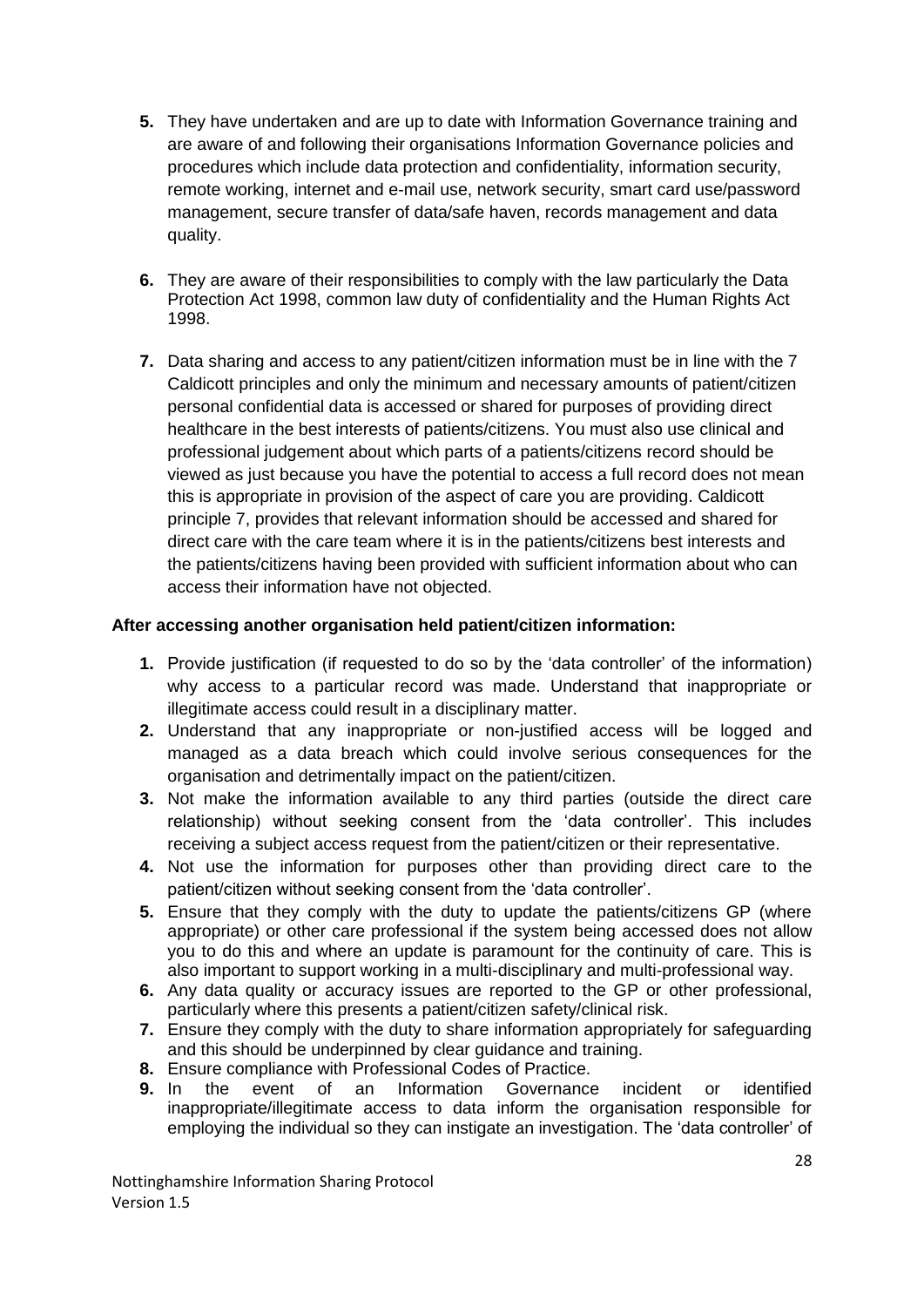the record which has been accessed inappropriately must also be informed as part of the investigation.